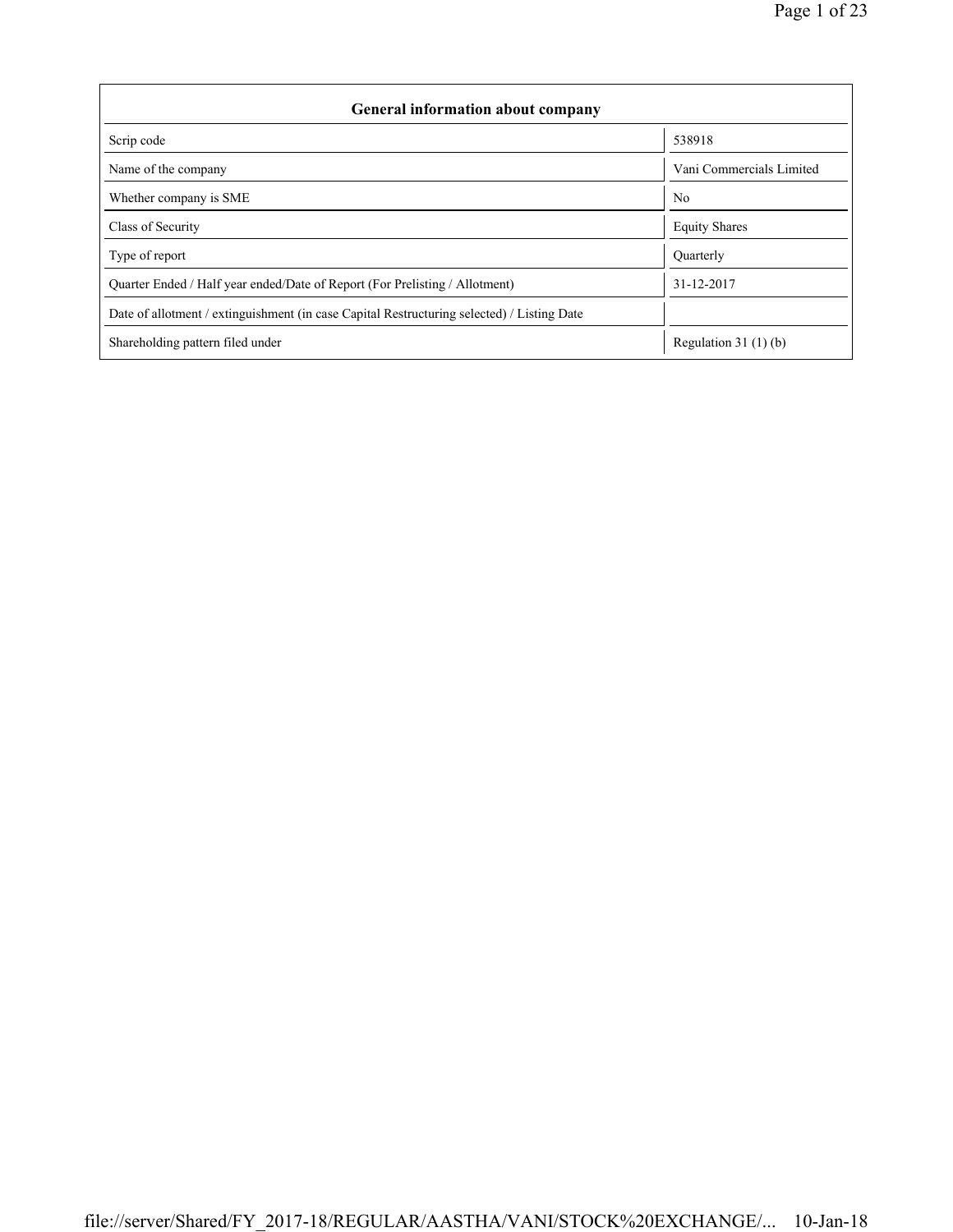| Sr. No. | Particular                                                                             | Yes/No         |
|---------|----------------------------------------------------------------------------------------|----------------|
|         | Whether the Listed Entity has issued any partly paid up shares?                        | N <sub>0</sub> |
|         | Whether the Listed Entity has issued any Convertible Securities?                       | N <sub>0</sub> |
|         | Whether the Listed Entity has issued any Warrants?                                     | N <sub>0</sub> |
| 4       | Whether the Listed Entity has any shares against which depository receipts are issued? | N <sub>0</sub> |
|         | Whether the Listed Entity has any shares in locked-in?                                 | N <sub>0</sub> |
| 6       | Whether any shares held by promoters are pledge or otherwise encumbered?               | N <sub>0</sub> |
|         | Whether company has equity shares with differential voting rights?                     | N <sub>0</sub> |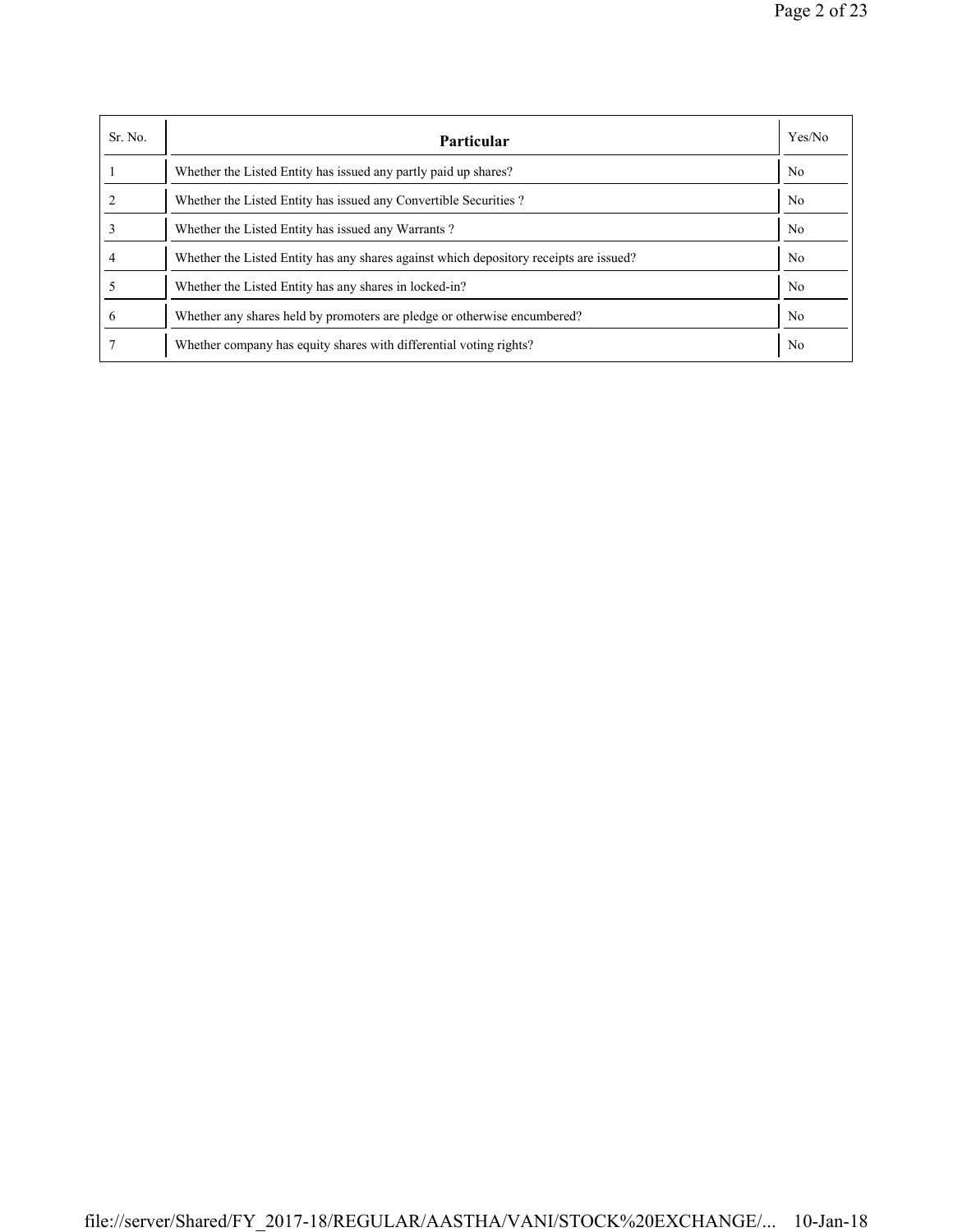|                 | Table I - Summary Statement holding of specified securities |                                  |                                                                |                                                |                                                        |                                                                             |                                                      |                                                                  |               |         |                                   |  |  |
|-----------------|-------------------------------------------------------------|----------------------------------|----------------------------------------------------------------|------------------------------------------------|--------------------------------------------------------|-----------------------------------------------------------------------------|------------------------------------------------------|------------------------------------------------------------------|---------------|---------|-----------------------------------|--|--|
|                 | Category<br>of<br>shareholder<br>(II)                       |                                  | No. of<br>fully<br>paid up<br>equity<br>shares<br>held<br>(IV) | No.<br>Of<br>Partly                            | No. Of                                                 | Total<br>nos.<br>shares<br>held<br>$(VII) =$<br>$(IV)$ +<br>$(V)$ +<br>(VI) | Shareholding<br>as a % of<br>total no. of            | Number of Voting Rights held in each<br>class of securities (IX) |               |         |                                   |  |  |
| Category<br>(1) |                                                             | Nos. Of<br>shareholders<br>(III) |                                                                | paid-<br>up<br>equity<br>shares<br>held<br>(V) | shares<br>underlying<br>Depository<br>Receipts<br>(VI) |                                                                             | shares<br>(calculated as                             | No of Voting (XIV) Rights                                        |               |         | Total as a<br>$%$ of<br>$(A+B+C)$ |  |  |
|                 |                                                             |                                  |                                                                |                                                |                                                        |                                                                             | per SCRR,<br>1957) (VIII)<br>As a % of<br>$(A+B+C2)$ | Class<br>eg: $\mathbf{X}$                                        | Class<br>eg:y | Total   |                                   |  |  |
| (A)             | Promoter<br>$\&$<br>Promoter<br>Group                       | $\overline{7}$                   | 235100                                                         |                                                |                                                        | 235100                                                                      | 5.71                                                 | 235100                                                           |               | 235100  | 5.71                              |  |  |
| (B)             | Public                                                      | 1232                             | 3884700                                                        |                                                |                                                        | 3884700                                                                     | 94.29                                                | 3884700                                                          |               | 3884700 | 94.29                             |  |  |
| (C)             | Non<br>Promoter-<br>Non Public                              |                                  |                                                                |                                                |                                                        |                                                                             |                                                      |                                                                  |               |         |                                   |  |  |
| (C1)            | <b>Shares</b><br>underlying<br><b>DRs</b>                   |                                  |                                                                |                                                |                                                        |                                                                             |                                                      |                                                                  |               |         |                                   |  |  |
| (C2)            | Shares held<br>by<br>Employee<br>Trusts                     |                                  |                                                                |                                                |                                                        |                                                                             |                                                      |                                                                  |               |         |                                   |  |  |
|                 | Total                                                       | 1239                             | 4119800                                                        |                                                |                                                        | 4119800                                                                     | 100                                                  | 4119800                                                          |               | 4119800 | 100                               |  |  |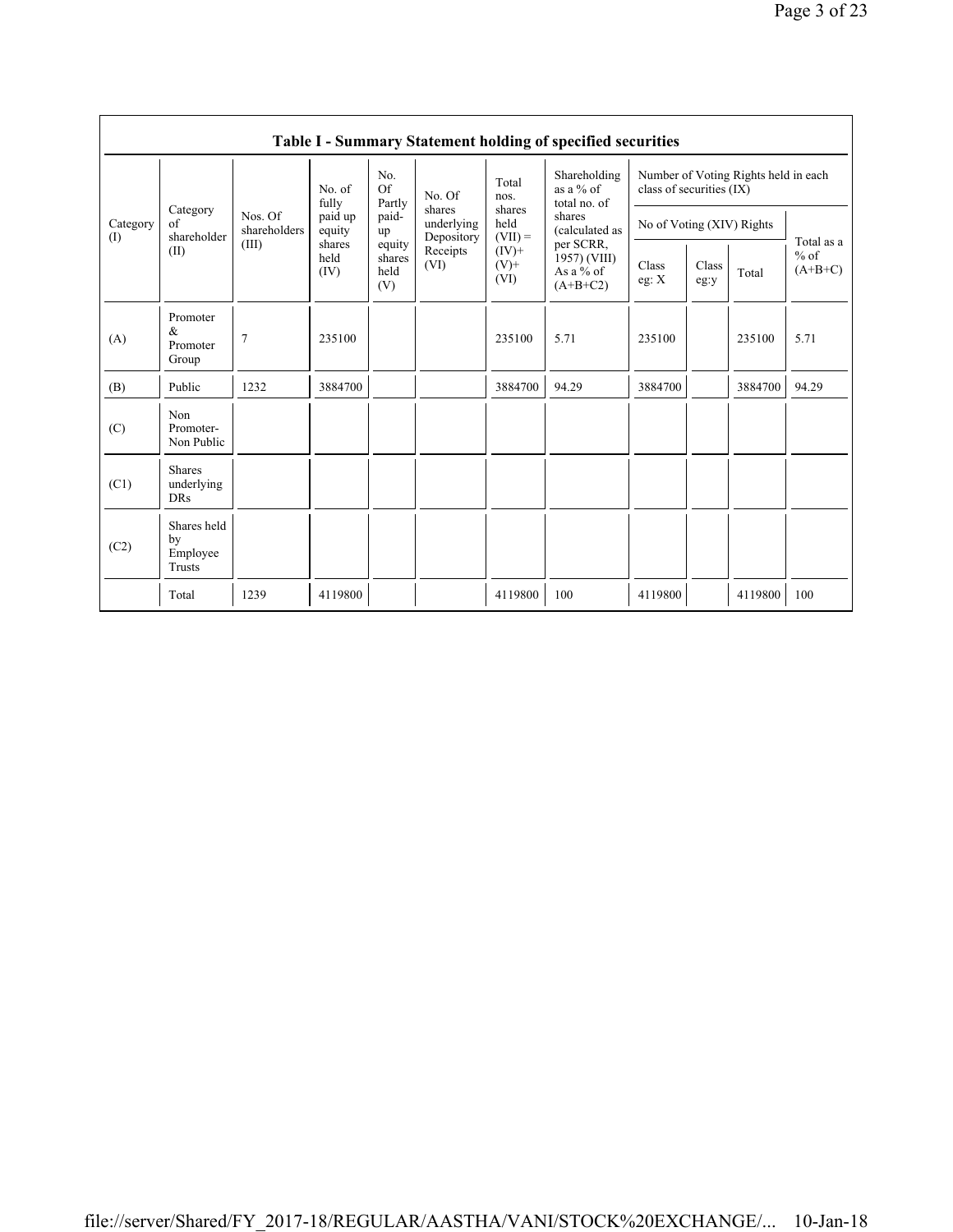|                 | Table I - Summary Statement holding of specified securities |                                                                                          |                                                                             |                                                                                                                        |                                                                                                                                                                                                   |                                        |                                                  |                                                                               |                                                         |                                           |  |
|-----------------|-------------------------------------------------------------|------------------------------------------------------------------------------------------|-----------------------------------------------------------------------------|------------------------------------------------------------------------------------------------------------------------|---------------------------------------------------------------------------------------------------------------------------------------------------------------------------------------------------|----------------------------------------|--------------------------------------------------|-------------------------------------------------------------------------------|---------------------------------------------------------|-------------------------------------------|--|
| Category<br>(1) | Category<br>of<br>shareholder<br>(II)                       | No. Of<br><b>Shares</b><br>Underlying<br>Outstanding<br>convertible<br>securities<br>(X) | No. of<br><b>Shares</b><br>Underlying<br>Outstanding<br>Warrants<br>$(X_i)$ | No. Of<br><b>Shares</b><br>Underlying<br>Outstanding<br>convertible<br>securities<br>and No. Of<br>Warrants<br>(Xi)(a) | Shareholding,<br>as a $\%$<br>assuming full<br>conversion of<br>convertible<br>securities (as a<br>percentage of<br>diluted share<br>capital) $(XI)=$<br>$(VII)+(X)$ As a<br>$%$ of<br>$(A+B+C2)$ | Number of<br>Locked in<br>shares (XII) |                                                  | Number of<br><b>Shares</b><br>pledged or<br>otherwise<br>encumbered<br>(XIII) |                                                         | Number of<br>equity shares                |  |
|                 |                                                             |                                                                                          |                                                                             |                                                                                                                        |                                                                                                                                                                                                   | No.<br>(a)                             | As a<br>$%$ of<br>total<br>Shares<br>held<br>(b) | N <sub>0</sub><br>(a)                                                         | As a<br>$%$ of<br>total<br><b>Shares</b><br>held<br>(b) | held in<br>dematerialized<br>form $(XIV)$ |  |
| (A)             | Promoter<br>$\&$<br>Promoter<br>Group                       |                                                                                          |                                                                             |                                                                                                                        | 5.71                                                                                                                                                                                              |                                        |                                                  |                                                                               |                                                         | 235100                                    |  |
| (B)             | Public                                                      |                                                                                          |                                                                             |                                                                                                                        | 94.29                                                                                                                                                                                             |                                        |                                                  |                                                                               |                                                         | 2387700                                   |  |
| (C)             | Non<br>Promoter-<br>Non Public                              |                                                                                          |                                                                             |                                                                                                                        |                                                                                                                                                                                                   |                                        |                                                  |                                                                               |                                                         |                                           |  |
| (C1)            | <b>Shares</b><br>underlying<br><b>DRs</b>                   |                                                                                          |                                                                             |                                                                                                                        |                                                                                                                                                                                                   |                                        |                                                  |                                                                               |                                                         |                                           |  |
| (C2)            | Shares held<br>by<br>Employee<br>Trusts                     |                                                                                          |                                                                             |                                                                                                                        |                                                                                                                                                                                                   |                                        |                                                  |                                                                               |                                                         |                                           |  |
|                 | Total                                                       |                                                                                          |                                                                             |                                                                                                                        | 100                                                                                                                                                                                               |                                        |                                                  |                                                                               |                                                         | 2622800                                   |  |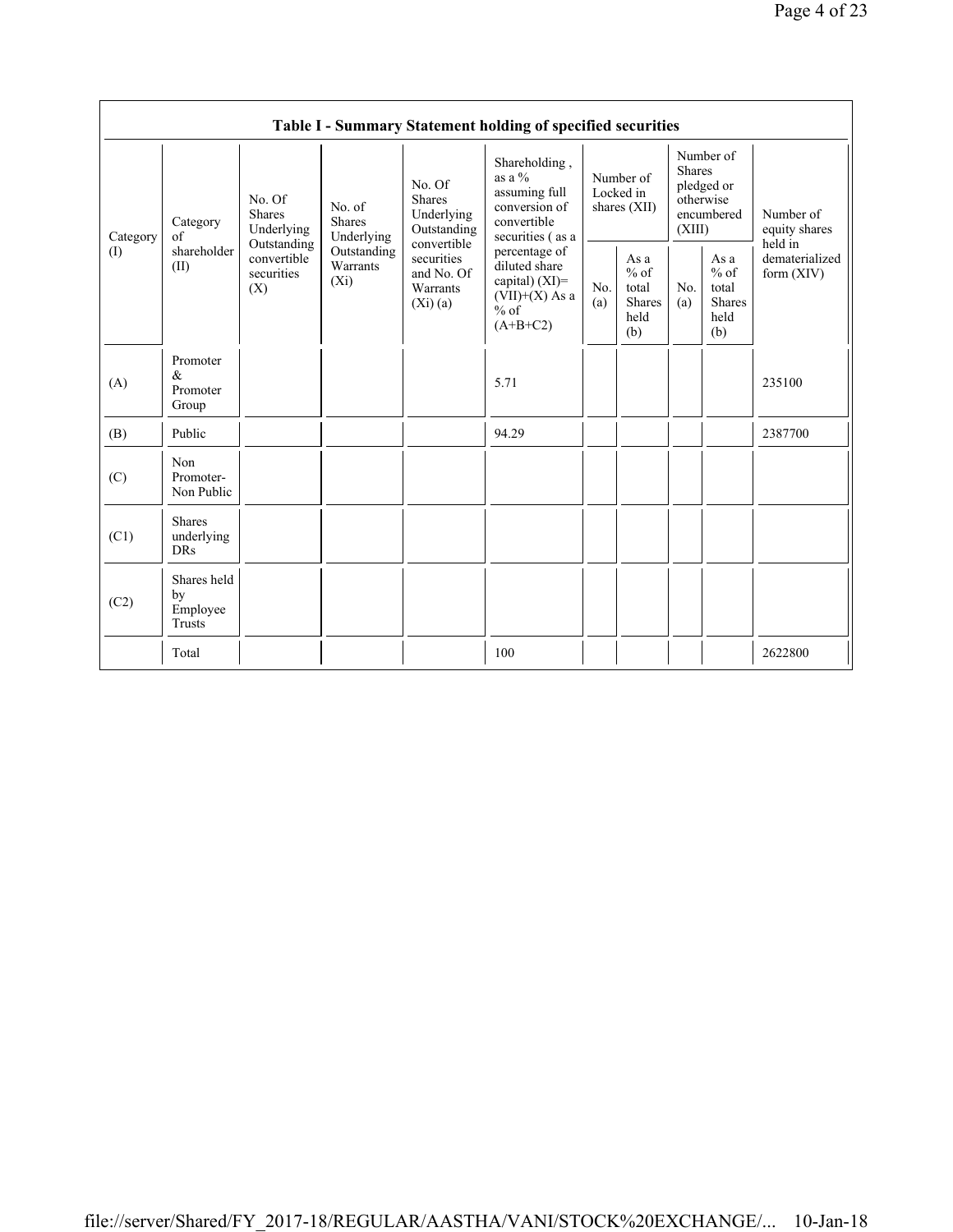|                                                                                                | Table II - Statement showing shareholding pattern of the Promoter and Promoter Group                                |                         |                            |                                 |                                    |                             |                                                                                      |                                                                  |               |         |                                 |
|------------------------------------------------------------------------------------------------|---------------------------------------------------------------------------------------------------------------------|-------------------------|----------------------------|---------------------------------|------------------------------------|-----------------------------|--------------------------------------------------------------------------------------|------------------------------------------------------------------|---------------|---------|---------------------------------|
|                                                                                                |                                                                                                                     |                         | No. of                     | No.<br><b>Of</b>                | No. Of                             | Total<br>nos.               | Shareholding<br>as a % of<br>total no. of                                            | Number of Voting Rights held in<br>each class of securities (IX) |               |         |                                 |
| Sr.                                                                                            | Category &<br>Name of the                                                                                           | Nos. Of<br>shareholders | fully<br>paid up<br>equity | Partly<br>paid-<br>up           | shares<br>underlying<br>Depository | shares<br>held<br>$(VII) =$ | shares<br>(calculated)<br>as per<br>SCRR,<br>1957) (VIII)<br>As a % of<br>$(A+B+C2)$ | No of Voting (XIV) Rights                                        |               |         | Total<br>as a $\%$              |
|                                                                                                | Shareholders (I)                                                                                                    | (III)                   | shares<br>held (IV)        | equity<br>shares<br>held<br>(V) | Receipts<br>(VI)                   | $(IV)+$<br>$(V)$ +<br>(VI)  |                                                                                      | Class eg:<br>$\mathbf X$                                         | Class<br>eg:y | Total   | of<br>Total<br>Voting<br>rights |
| A                                                                                              | Table II - Statement showing shareholding pattern of the Promoter and Promoter Group                                |                         |                            |                                 |                                    |                             |                                                                                      |                                                                  |               |         |                                 |
| (1)                                                                                            | Indian                                                                                                              |                         |                            |                                 |                                    |                             |                                                                                      |                                                                  |               |         |                                 |
| (a)                                                                                            | Individuals/Hindu<br>undivided Family                                                                               | $\tau$                  | 235100                     |                                 |                                    | 235100                      | 5.71                                                                                 | 235100                                                           |               | 235100  | 5.71                            |
| Sub-Total<br>(A)(1)                                                                            |                                                                                                                     | 7                       | 235100                     |                                 |                                    | 235100                      | 5.71                                                                                 | 235100                                                           |               | 235100  | 5.71                            |
| (2)                                                                                            | Foreign                                                                                                             |                         |                            |                                 |                                    |                             |                                                                                      |                                                                  |               |         |                                 |
| Total<br>Shareholding<br>of Promoter<br>and<br>Promoter<br>Group $(A)=$<br>$(A)(1)+(A)$<br>(2) |                                                                                                                     | 7                       | 235100                     |                                 |                                    | 235100                      | 5.71                                                                                 | 235100                                                           |               | 235100  | 5.71                            |
| B                                                                                              | Table III - Statement showing shareholding pattern of the Public shareholder                                        |                         |                            |                                 |                                    |                             |                                                                                      |                                                                  |               |         |                                 |
| (1)                                                                                            | Institutions                                                                                                        |                         |                            |                                 |                                    |                             |                                                                                      |                                                                  |               |         |                                 |
| (3)                                                                                            | Non-institutions                                                                                                    |                         |                            |                                 |                                    |                             |                                                                                      |                                                                  |               |         |                                 |
| (a(i))                                                                                         | Individuals -<br>i.Individual<br>shareholders<br>holding nominal<br>share capital up<br>to Rs. 2 lakhs.             | 1167                    | 746133                     |                                 |                                    | 746133                      | 18.11                                                                                | 746133                                                           |               | 746133  | 18.11                           |
| (a(ii))                                                                                        | Individuals - ii.<br>Individual<br>shareholders<br>holding nominal<br>share capital in<br>excess of Rs. 2<br>lakhs. | 25                      | 1835778                    |                                 |                                    | 1835778                     | 44.56                                                                                | 1835778                                                          |               | 1835778 | 44.56                           |
| (e)                                                                                            | Any Other<br>(specify)                                                                                              | 40                      | 1302789                    |                                 |                                    | 1302789                     | 31.62                                                                                | 1302789                                                          |               | 1302789 | 31.62                           |
| Sub-Total<br>(B)(3)                                                                            |                                                                                                                     | 1232                    | 3884700                    |                                 |                                    | 3884700                     | 94.29                                                                                | 3884700                                                          |               | 3884700 | 94.29                           |
| <b>Total Public</b><br>Shareholding<br>$(B)= (B)(1) +$<br>$(B)(2)+(B)$<br>(3)                  |                                                                                                                     | 1232                    | 3884700                    |                                 |                                    | 3884700                     | 94.29                                                                                | 3884700                                                          |               | 3884700 | 94.29                           |
| ${\bf C}$                                                                                      | Table IV - Statement showing shareholding pattern of the Non Promoter- Non Public shareholder                       |                         |                            |                                 |                                    |                             |                                                                                      |                                                                  |               |         |                                 |
| Total<br>$(A+B+C2)$<br>$\mathbf{I}$                                                            |                                                                                                                     | 1239                    | 4119800                    |                                 |                                    | 4119800                     | 100                                                                                  | 4119800                                                          |               | 4119800 | 100                             |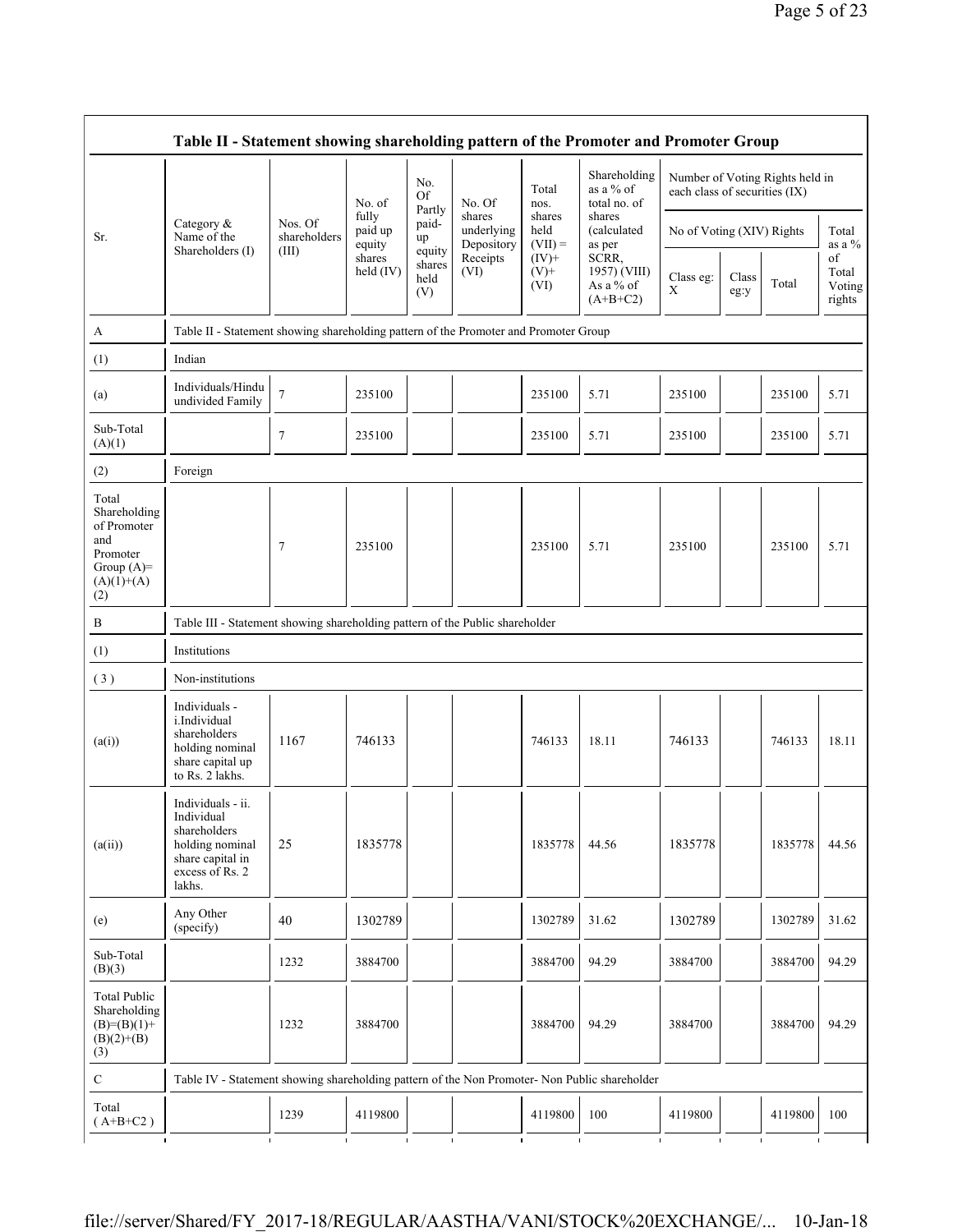| Total<br>1239<br>$+D+$ | 4119800 | 10000<br>フロリリ<br>∸ | 100 | 4119800 | 1119800<br><b>A</b> I<br>T 1 1 | 100 |
|------------------------|---------|--------------------|-----|---------|--------------------------------|-----|
|------------------------|---------|--------------------|-----|---------|--------------------------------|-----|

 $\ddot{\phantom{a}}$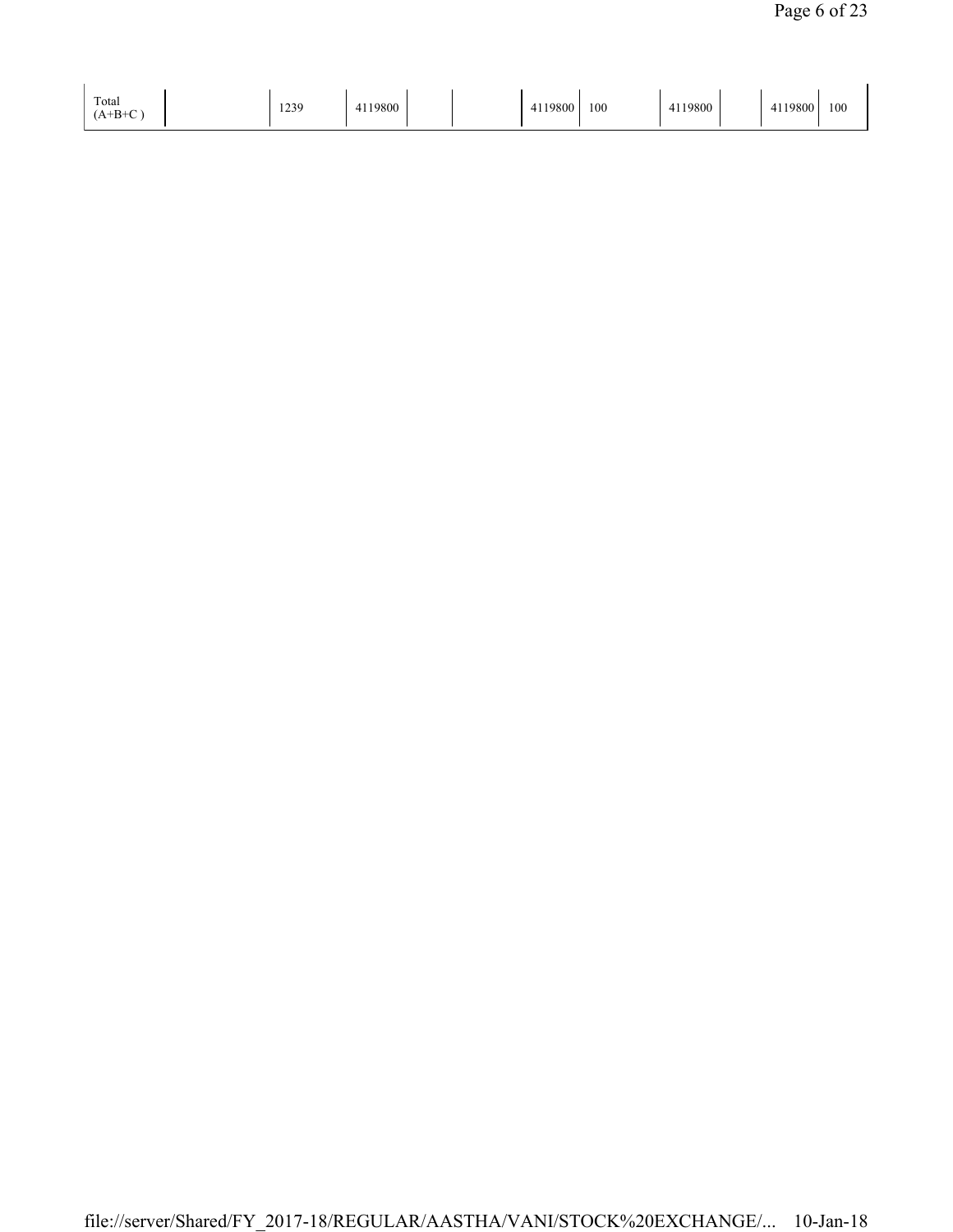| Table II - Statement showing shareholding pattern of the Promoter and Promoter Group    |                                                                                         |                                                                                      |                                                                                                               |                                                                                                                                                                                      |            |                                                |                                                                               |                                             |                                       |  |  |
|-----------------------------------------------------------------------------------------|-----------------------------------------------------------------------------------------|--------------------------------------------------------------------------------------|---------------------------------------------------------------------------------------------------------------|--------------------------------------------------------------------------------------------------------------------------------------------------------------------------------------|------------|------------------------------------------------|-------------------------------------------------------------------------------|---------------------------------------------|---------------------------------------|--|--|
| Sr.                                                                                     | No. Of<br><b>Shares</b><br>Underlying<br>Outstanding<br>convertible<br>securities $(X)$ | No. of<br><b>Shares</b><br>Underlying<br>Outstanding<br>Warrants<br>$(X_i)$          | No. Of Shares<br>Underlying<br>Outstanding<br>convertible<br>securities and<br>No. Of<br>Warrants (Xi)<br>(a) | Shareholding, as<br>a % assuming full<br>conversion of<br>convertible<br>securities (as a<br>percentage of<br>diluted share<br>capital) (XI)=<br>$(VII)+(X)$ As a %<br>of $(A+B+C2)$ |            | Number of<br>Locked in<br>shares (XII)         | Number of<br><b>Shares</b><br>pledged or<br>otherwise<br>encumbered<br>(XIII) |                                             | Number of<br>equity shares<br>held in |  |  |
|                                                                                         |                                                                                         |                                                                                      |                                                                                                               |                                                                                                                                                                                      | No.<br>(a) | As a $\%$<br>of total<br>Shares<br>held<br>(b) | No.<br>(a)                                                                    | As a %<br>of total<br>Shares<br>held<br>(b) | dematerialized<br>form (XIV)          |  |  |
| A                                                                                       |                                                                                         | Table II - Statement showing shareholding pattern of the Promoter and Promoter Group |                                                                                                               |                                                                                                                                                                                      |            |                                                |                                                                               |                                             |                                       |  |  |
| (1)                                                                                     | Indian                                                                                  |                                                                                      |                                                                                                               |                                                                                                                                                                                      |            |                                                |                                                                               |                                             |                                       |  |  |
| (a)                                                                                     |                                                                                         |                                                                                      |                                                                                                               | 5.71                                                                                                                                                                                 |            |                                                |                                                                               |                                             | 235100                                |  |  |
| Sub-Total (A)<br>(1)                                                                    |                                                                                         |                                                                                      |                                                                                                               | 5.71                                                                                                                                                                                 |            |                                                |                                                                               |                                             | 235100                                |  |  |
| (2)                                                                                     | Foreign                                                                                 |                                                                                      |                                                                                                               |                                                                                                                                                                                      |            |                                                |                                                                               |                                             |                                       |  |  |
| Total<br>Shareholding<br>of Promoter<br>and Promoter<br>Group $(A)=$<br>$(A)(1)+(A)(2)$ |                                                                                         |                                                                                      |                                                                                                               | 5.71                                                                                                                                                                                 |            |                                                |                                                                               |                                             | 235100                                |  |  |
| B                                                                                       |                                                                                         |                                                                                      |                                                                                                               | Table III - Statement showing shareholding pattern of the Public shareholder                                                                                                         |            |                                                |                                                                               |                                             |                                       |  |  |
| (1)                                                                                     | Institutions                                                                            |                                                                                      |                                                                                                               |                                                                                                                                                                                      |            |                                                |                                                                               |                                             |                                       |  |  |
| (3)                                                                                     | Non-institutions                                                                        |                                                                                      |                                                                                                               |                                                                                                                                                                                      |            |                                                |                                                                               |                                             |                                       |  |  |
| (a(i))                                                                                  |                                                                                         |                                                                                      |                                                                                                               | 18.11                                                                                                                                                                                |            |                                                |                                                                               |                                             | 302063                                |  |  |
| (a(ii))                                                                                 |                                                                                         |                                                                                      |                                                                                                               | 44.56                                                                                                                                                                                |            |                                                |                                                                               |                                             | 850278                                |  |  |
| (e)                                                                                     |                                                                                         |                                                                                      |                                                                                                               | 31.62                                                                                                                                                                                |            |                                                |                                                                               |                                             | 1235359                               |  |  |
| Sub-Total (B)<br>(3)                                                                    |                                                                                         |                                                                                      |                                                                                                               | 94.29                                                                                                                                                                                |            |                                                |                                                                               |                                             | 2387700                               |  |  |
| <b>Total Public</b><br>Shareholding<br>$(B)= (B)(1) +$<br>$(B)(2)+(B)(3)$               |                                                                                         |                                                                                      |                                                                                                               | 94.29                                                                                                                                                                                |            |                                                |                                                                               |                                             | 2387700                               |  |  |
| $\mathbf C$                                                                             |                                                                                         |                                                                                      |                                                                                                               | Table IV - Statement showing shareholding pattern of the Non Promoter- Non Public shareholder                                                                                        |            |                                                |                                                                               |                                             |                                       |  |  |
| Total<br>$(A+B+C2)$                                                                     |                                                                                         |                                                                                      |                                                                                                               | 100                                                                                                                                                                                  |            |                                                |                                                                               |                                             | 2622800                               |  |  |
| Total<br>$(A+B+C)$                                                                      |                                                                                         |                                                                                      |                                                                                                               | 100                                                                                                                                                                                  |            |                                                |                                                                               |                                             | 2622800                               |  |  |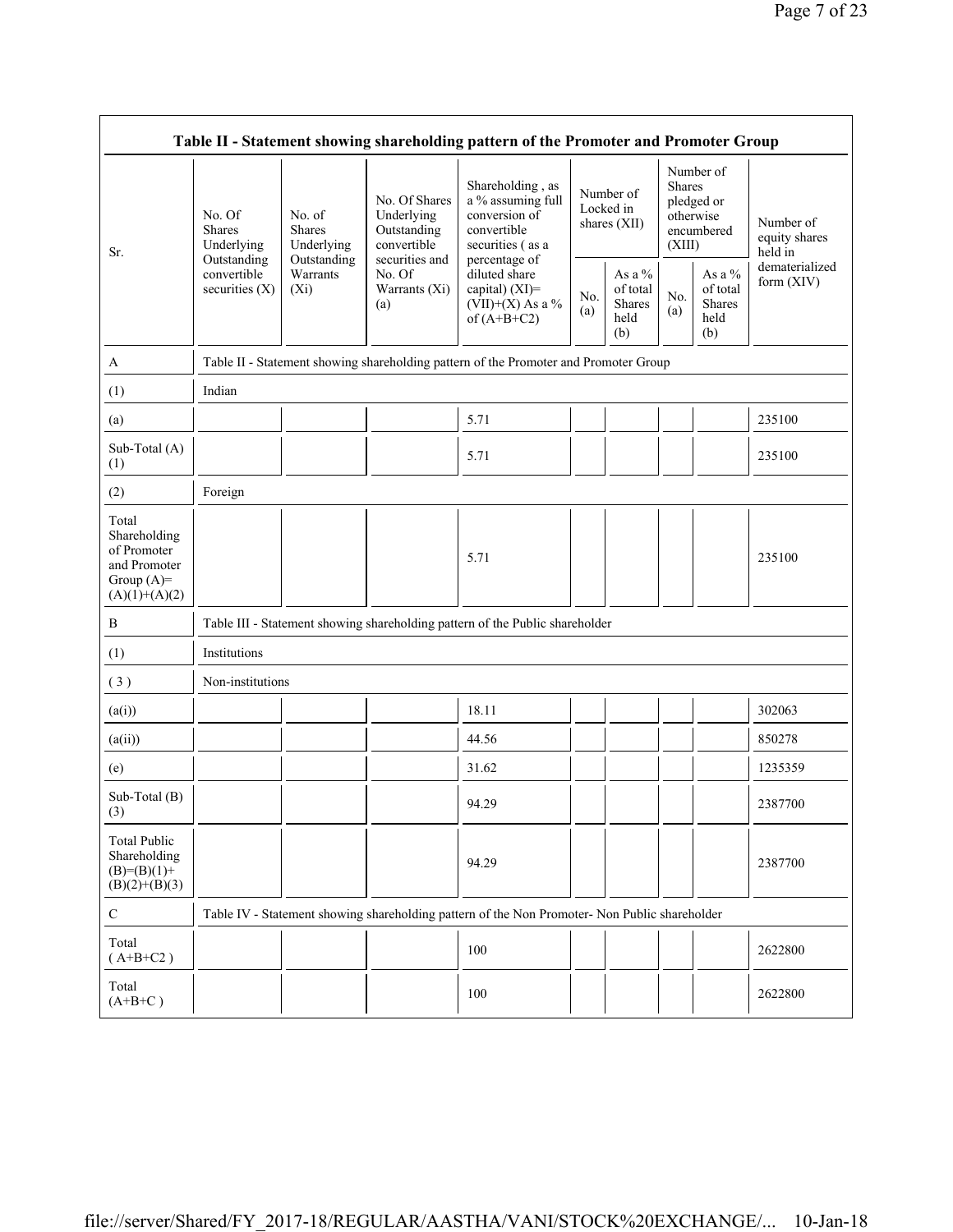| Individuals/Hindu undivided Family                                                                                           |                       |                                                               |                                 |                                 |                                |                                |                                |  |  |  |
|------------------------------------------------------------------------------------------------------------------------------|-----------------------|---------------------------------------------------------------|---------------------------------|---------------------------------|--------------------------------|--------------------------------|--------------------------------|--|--|--|
| Searial No.                                                                                                                  | $\mathbf{1}$          | $\overline{c}$                                                | 3                               | $\overline{\mathcal{A}}$        | 5                              | 6                              | $\boldsymbol{7}$               |  |  |  |
| Name of the<br>Shareholders (I)                                                                                              | O P<br><b>SUKHIJA</b> | <b>RAJ KANTA</b><br><b>SUKHIJA</b>                            | <b>GAURAV</b><br><b>SUKHIJA</b> | <b>RASHMI</b><br><b>SUKHIJA</b> | <b>NEELAM</b><br><b>BHATIA</b> | <b>KOMAL</b><br><b>SUKHIJA</b> | <b>GAURAV</b><br><b>BHATIA</b> |  |  |  |
| PAN(II)                                                                                                                      | AXSPS8696P            | AAWPK6240L                                                    | ARDPS5567Q                      | BBFPS8321F                      | AFCPB0391Q                     | ALHPM7231R                     | AFZPB0749K                     |  |  |  |
| No. of fully paid<br>up equity shares<br>held $(IV)$                                                                         | 59400                 | 59200                                                         | 59000                           | 29000                           | 9800                           | 9500                           | 9200                           |  |  |  |
| No. Of Partly<br>paid-up equity<br>shares held $(V)$                                                                         |                       |                                                               |                                 |                                 |                                |                                |                                |  |  |  |
| No. Of shares<br>underlying<br>Depository<br>Receipts (VI)                                                                   |                       |                                                               |                                 |                                 |                                |                                |                                |  |  |  |
| Total nos. shares<br>held $(VII) = (IV)$<br>$+(V)+(VI)$                                                                      | 59400                 | 59200                                                         | 59000                           | 29000                           | 9800                           | 9500                           | 9200                           |  |  |  |
| Shareholding as<br>a % of total no.<br>of shares<br>(calculated as<br>per SCRR,<br>1957) (VIII) As<br>$a\%$ of<br>$(A+B+C2)$ | 1.44                  | 1.44                                                          | 1.43                            | 0.7                             | 0.24                           | 0.23                           | 0.22                           |  |  |  |
|                                                                                                                              |                       | Number of Voting Rights held in each class of securities (IX) |                                 |                                 |                                |                                |                                |  |  |  |
| Class eg:X                                                                                                                   | 59400                 | 59200                                                         | 59000                           | 29000                           | 9800                           | 9500                           | 9200                           |  |  |  |
| Class eg:y                                                                                                                   |                       |                                                               |                                 |                                 |                                |                                |                                |  |  |  |
| Total                                                                                                                        | 59400                 | 59200                                                         | 59000                           | 29000                           | 9800                           | 9500                           | 9200                           |  |  |  |
| Total as a $\%$ of<br><b>Total Voting</b><br>rights                                                                          | 1.44                  | 1.44                                                          | 1.43                            | 0.7                             | 0.24                           | 0.23                           | 0.22                           |  |  |  |
| No. Of Shares<br>Underlying<br>Outstanding<br>convertible<br>securities $(X)$                                                |                       |                                                               |                                 |                                 |                                |                                |                                |  |  |  |
| No. of Shares<br>Underlying<br>Outstanding<br>Warrants (Xi)                                                                  |                       |                                                               |                                 |                                 |                                |                                |                                |  |  |  |
| No. Of Shares<br>Underlying<br>Outstanding<br>convertible<br>securities and<br>No. Of Warrants<br>(Xi)(a)                    |                       |                                                               |                                 |                                 |                                |                                |                                |  |  |  |
| Shareholding,<br>as a % assuming<br>full conversion<br>of convertible<br>securities (as a                                    |                       |                                                               |                                 |                                 |                                |                                |                                |  |  |  |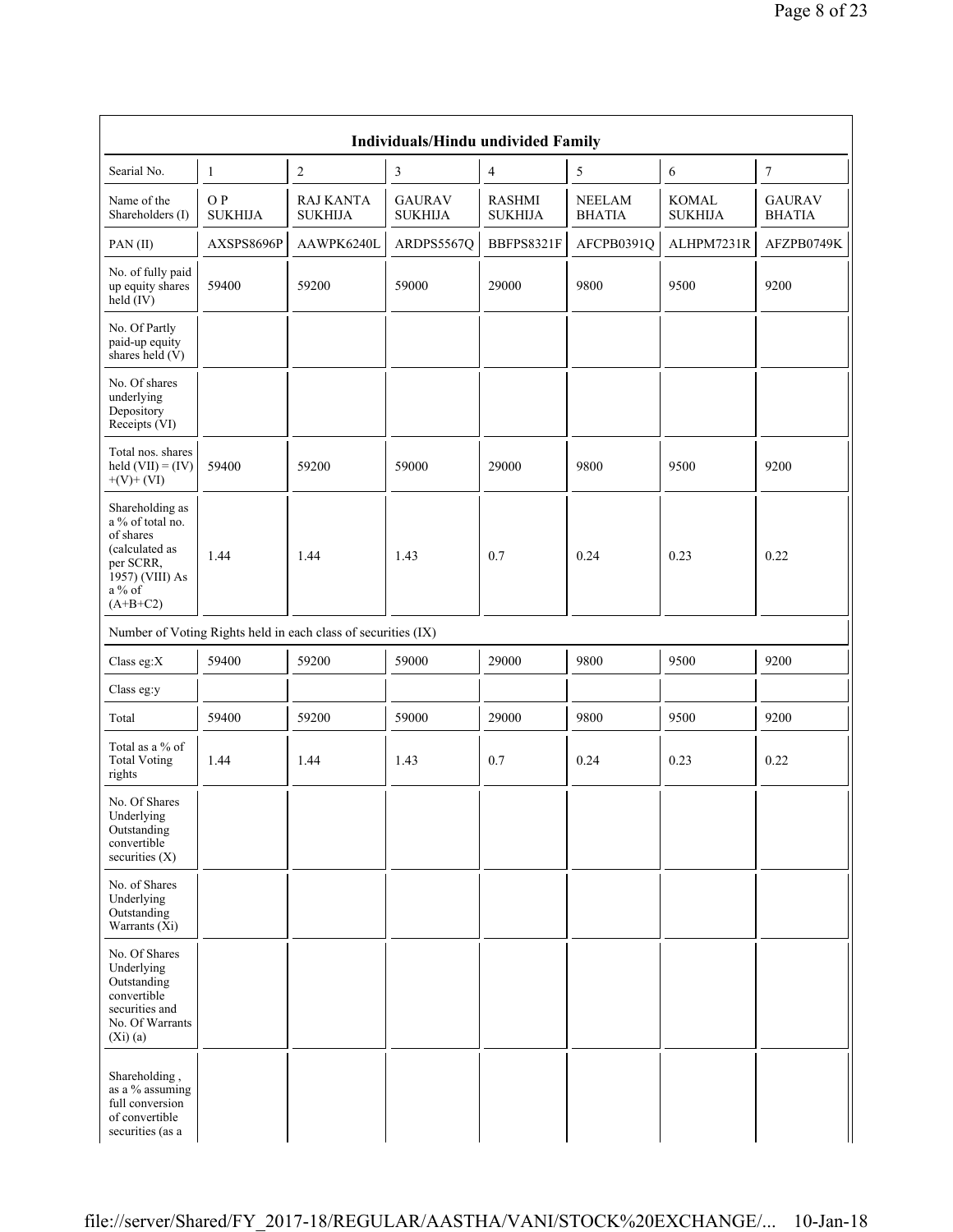| percentage of<br>diluted share<br>capital) $(XI)$ =<br>$(VII)+(Xi)(a)$ As<br>a % of<br>$(A+B+C2)$ | 1.44                         | 1.44                                                    | 1.43  | 0.7   | 0.24 | 0.23 | 0.22 |  |  |  |
|---------------------------------------------------------------------------------------------------|------------------------------|---------------------------------------------------------|-------|-------|------|------|------|--|--|--|
| Number of Locked in shares (XII)                                                                  |                              |                                                         |       |       |      |      |      |  |  |  |
| No. $(a)$                                                                                         |                              |                                                         |       |       |      |      |      |  |  |  |
| As a % of total<br>Shares held (b)                                                                |                              |                                                         |       |       |      |      |      |  |  |  |
|                                                                                                   |                              | Number of Shares pledged or otherwise encumbered (XIII) |       |       |      |      |      |  |  |  |
| No. $(a)$                                                                                         |                              |                                                         |       |       |      |      |      |  |  |  |
| As a % of total<br>Shares held (b)                                                                |                              |                                                         |       |       |      |      |      |  |  |  |
| Number of<br>equity shares<br>held in<br>dematerialized<br>form $(XIV)$                           | 59400                        | 59200                                                   | 59000 | 29000 | 9800 | 9500 | 9200 |  |  |  |
|                                                                                                   | Reason for not providing PAN |                                                         |       |       |      |      |      |  |  |  |
| Reason for not<br>providing PAN                                                                   |                              |                                                         |       |       |      |      |      |  |  |  |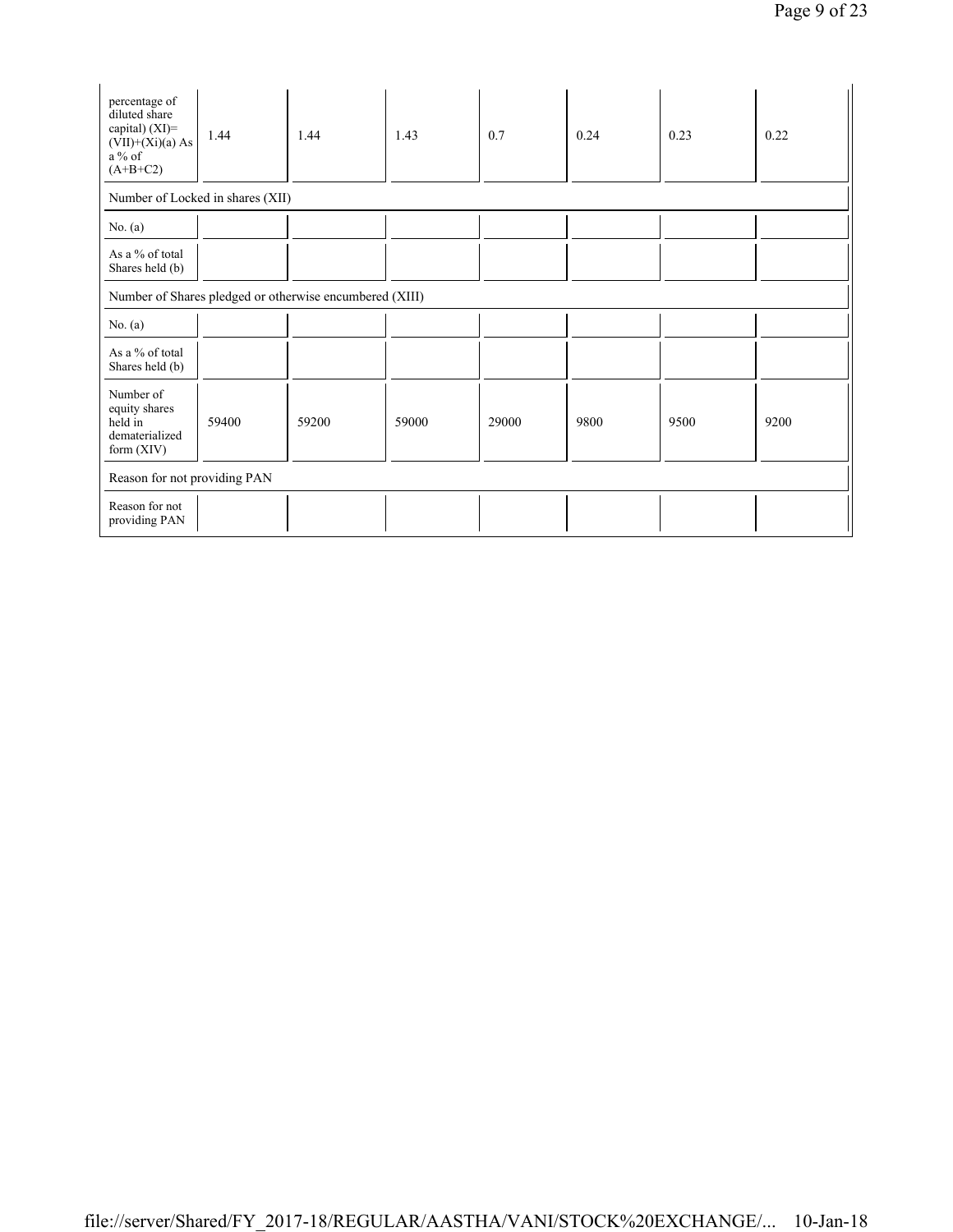| Individuals/Hindu undivided Family                                                                                                                                          |                       |  |  |  |  |  |  |
|-----------------------------------------------------------------------------------------------------------------------------------------------------------------------------|-----------------------|--|--|--|--|--|--|
| Searial No.                                                                                                                                                                 |                       |  |  |  |  |  |  |
| Name of the<br>Shareholders (I)                                                                                                                                             | Click here to go back |  |  |  |  |  |  |
| PAN(II)                                                                                                                                                                     | Total                 |  |  |  |  |  |  |
| No. of fully paid<br>up equity shares<br>held $(IV)$                                                                                                                        | 235100                |  |  |  |  |  |  |
| No. Of Partly paid-<br>up equity shares<br>held $(V)$                                                                                                                       |                       |  |  |  |  |  |  |
| No. Of shares<br>underlying<br>Depository<br>Receipts (VI)                                                                                                                  |                       |  |  |  |  |  |  |
| Total nos. shares<br>held $(VII) = (IV) +$<br>$(V)$ + $(VI)$                                                                                                                | 235100                |  |  |  |  |  |  |
| Shareholding as a<br>% of total no. of<br>shares (calculated<br>as per SCRR,<br>1957) (VIII) As a<br>% of $(A+B+C2)$                                                        | 5.71                  |  |  |  |  |  |  |
| Number of Voting Rights held in each class of securities (IX)                                                                                                               |                       |  |  |  |  |  |  |
| Class eg:X                                                                                                                                                                  | 235100                |  |  |  |  |  |  |
| Class eg:y                                                                                                                                                                  |                       |  |  |  |  |  |  |
| Total                                                                                                                                                                       | 235100                |  |  |  |  |  |  |
| Total as a % of<br><b>Total Voting rights</b>                                                                                                                               | 5.71                  |  |  |  |  |  |  |
| No. Of Shares<br>Underlying<br>Outstanding<br>convertible<br>securities (X)                                                                                                 |                       |  |  |  |  |  |  |
| No. of Shares<br>Underlying<br>Outstanding<br>Warrants (Xi)                                                                                                                 |                       |  |  |  |  |  |  |
| No. Of Shares<br>Underlying<br>Outstanding<br>convertible<br>securities and No.<br>Of Warrants (Xi)<br>(a)                                                                  |                       |  |  |  |  |  |  |
| Shareholding, as a<br>% assuming full<br>conversion of<br>convertible<br>securities (as a<br>percentage of<br>diluted share<br>capital) (XI)= (VII)<br>$+(Xi)(a)$ As a % of | 5.71                  |  |  |  |  |  |  |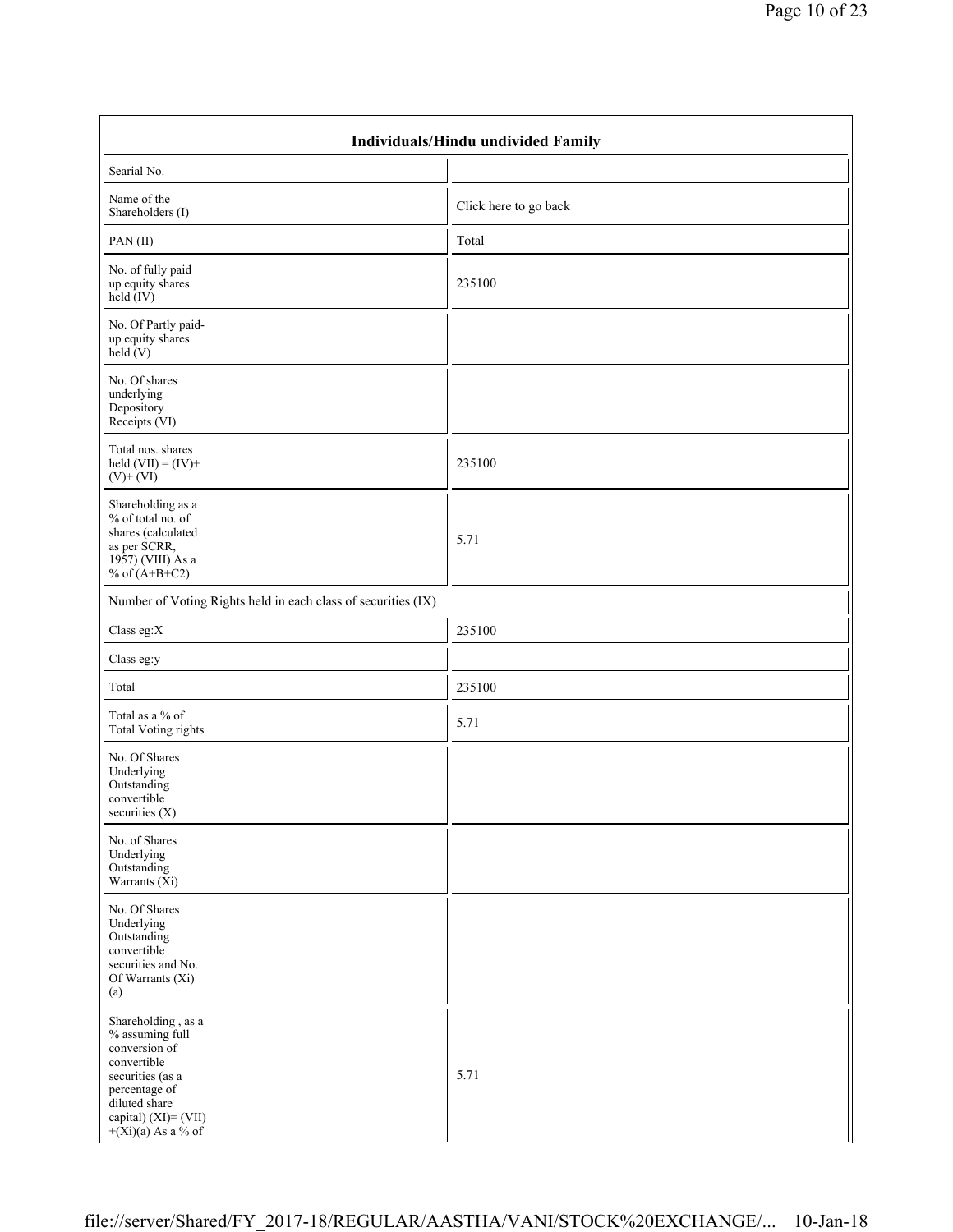| $(A+B+C2)$                                                           |        |  |  |  |  |  |  |  |
|----------------------------------------------------------------------|--------|--|--|--|--|--|--|--|
| Number of Locked in shares (XII)                                     |        |  |  |  |  |  |  |  |
| No. $(a)$                                                            |        |  |  |  |  |  |  |  |
| As a % of total<br>Shares held (b)                                   |        |  |  |  |  |  |  |  |
| Number of Shares pledged or otherwise encumbered (XIII)              |        |  |  |  |  |  |  |  |
| No. $(a)$                                                            |        |  |  |  |  |  |  |  |
| As a % of total<br>Shares held (b)                                   |        |  |  |  |  |  |  |  |
| Number of equity<br>shares held in<br>dematerialized<br>form $(XIV)$ | 235100 |  |  |  |  |  |  |  |
| Reason for not providing PAN                                         |        |  |  |  |  |  |  |  |
| Reason for not<br>providing PAN                                      |        |  |  |  |  |  |  |  |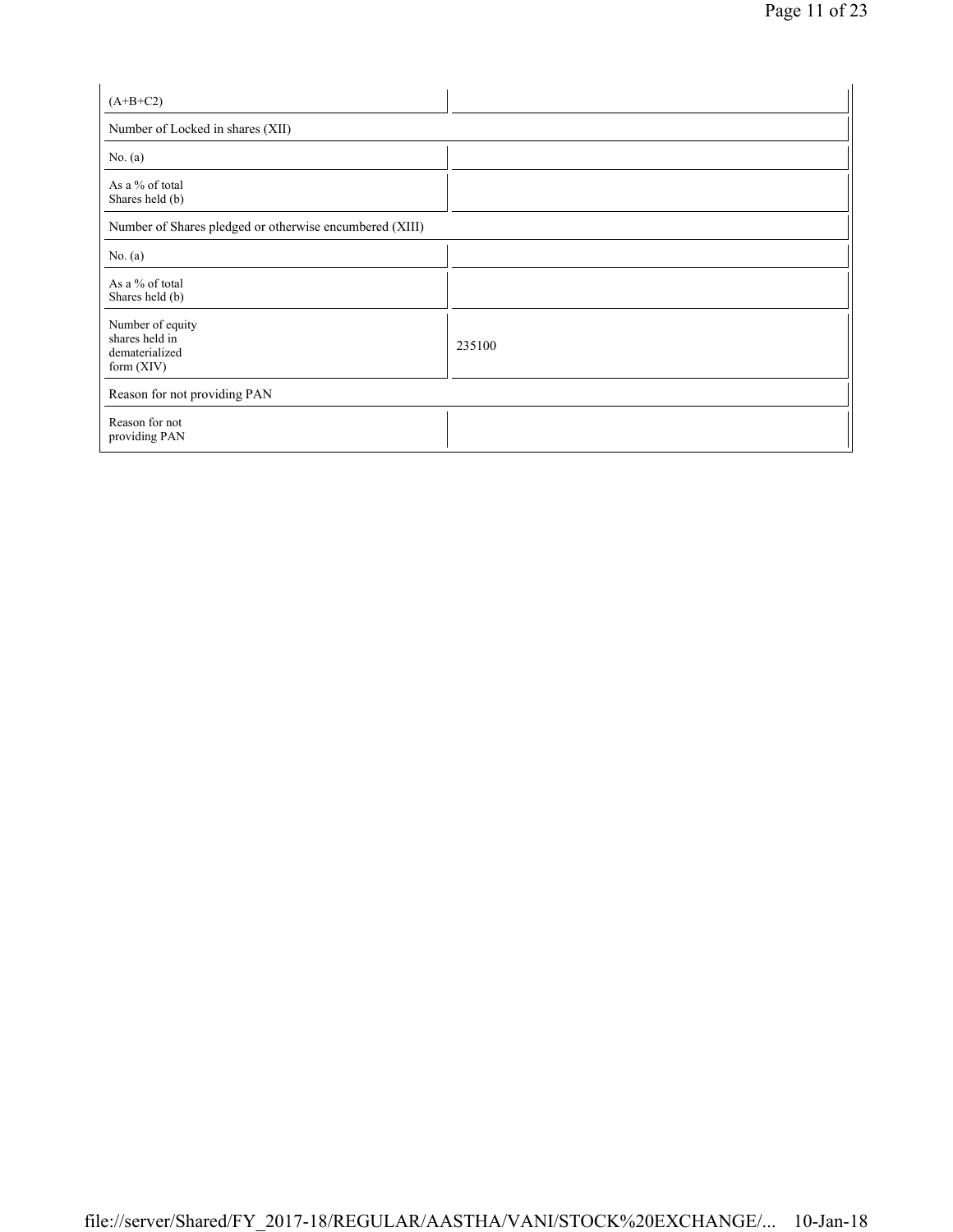| Individuals - ii. Individual shareholders holding nominal share capital in excess of Rs. 2 lakhs.                          |                               |                                                               |                                                  |                                |                                |                              |                                                |  |  |  |
|----------------------------------------------------------------------------------------------------------------------------|-------------------------------|---------------------------------------------------------------|--------------------------------------------------|--------------------------------|--------------------------------|------------------------------|------------------------------------------------|--|--|--|
| Searial No.                                                                                                                | $\mathbf{1}$                  | $\overline{c}$                                                | 3                                                | 4                              | 5                              | 6                            | 7                                              |  |  |  |
| Name of the<br>Shareholders<br>(1)                                                                                         | <b>TARSEM</b><br><b>SINGH</b> | <b>JITENDER</b><br><b>KUMAR</b>                               | <b>SUKHDEV</b><br><b>SINGH</b><br><b>DHILLON</b> | <b>PRADEEP</b><br><b>KUMAR</b> | <b>SANJEEV</b><br><b>KUMAR</b> | <b>VIJAY</b><br><b>KUMAR</b> | <b>HARDEEP</b><br><b>SINGH</b><br><b>WAHLA</b> |  |  |  |
| PAN(II)                                                                                                                    | BQXPS7016N                    | AQGPK9865P                                                    | ZZZZZ9999Z                                       | AQGPK9717L                     | AQLPK9076B                     | AQGPK9864N                   | AARPW7993D                                     |  |  |  |
| No. of fully<br>paid up equity<br>shares held<br>(IV)                                                                      | 110000                        | 110000                                                        | 110000                                           | 110000                         | 110000                         | 100000                       | 100000                                         |  |  |  |
| No. Of Partly<br>paid-up equity<br>shares held<br>(V)                                                                      |                               |                                                               |                                                  |                                |                                |                              |                                                |  |  |  |
| No. Of shares<br>underlying<br>Depository<br>Receipts (VI)                                                                 |                               |                                                               |                                                  |                                |                                |                              |                                                |  |  |  |
| Total nos.<br>shares held<br>$(VII) = (IV) +$<br>$(V)$ + $(VI)$                                                            | 110000                        | 110000                                                        | 110000                                           | 110000                         | 110000                         | 100000                       | 100000                                         |  |  |  |
| Shareholding<br>as a % of total<br>no. of shares<br>(calculated as<br>per SCRR,<br>1957) (VIII)<br>As a % of<br>$(A+B+C2)$ | 2.67                          | 2.67                                                          | 2.67                                             | 2.67                           | 2.67                           | 2.43                         | 2.43                                           |  |  |  |
|                                                                                                                            |                               | Number of Voting Rights held in each class of securities (IX) |                                                  |                                |                                |                              |                                                |  |  |  |
| Class eg: X                                                                                                                | 110000                        | 110000                                                        | 110000                                           | 110000                         | 110000                         | 100000                       | 100000                                         |  |  |  |
| Class eg:y                                                                                                                 |                               |                                                               |                                                  |                                |                                |                              |                                                |  |  |  |
| Total                                                                                                                      | 110000                        | 110000                                                        | 110000                                           | 110000                         | 110000                         | 100000                       | 100000                                         |  |  |  |
| Total as a %<br>of Total<br>Voting rights                                                                                  | 2.67                          | 2.67                                                          | 2.67                                             | 2.67                           | 2.67                           | 2.43                         | 2.43                                           |  |  |  |
| No. Of Shares<br>Underlying<br>Outstanding<br>convertible<br>securities (X)                                                |                               |                                                               |                                                  |                                |                                |                              |                                                |  |  |  |
| No. of Shares<br>Underlying<br>Outstanding<br>Warrants (Xi)                                                                |                               |                                                               |                                                  |                                |                                |                              |                                                |  |  |  |
| No. Of Shares<br>Underlying<br>Outstanding<br>convertible<br>securities and<br>No. Of<br>Warrants (Xi)<br>(a)              |                               |                                                               |                                                  |                                |                                |                              |                                                |  |  |  |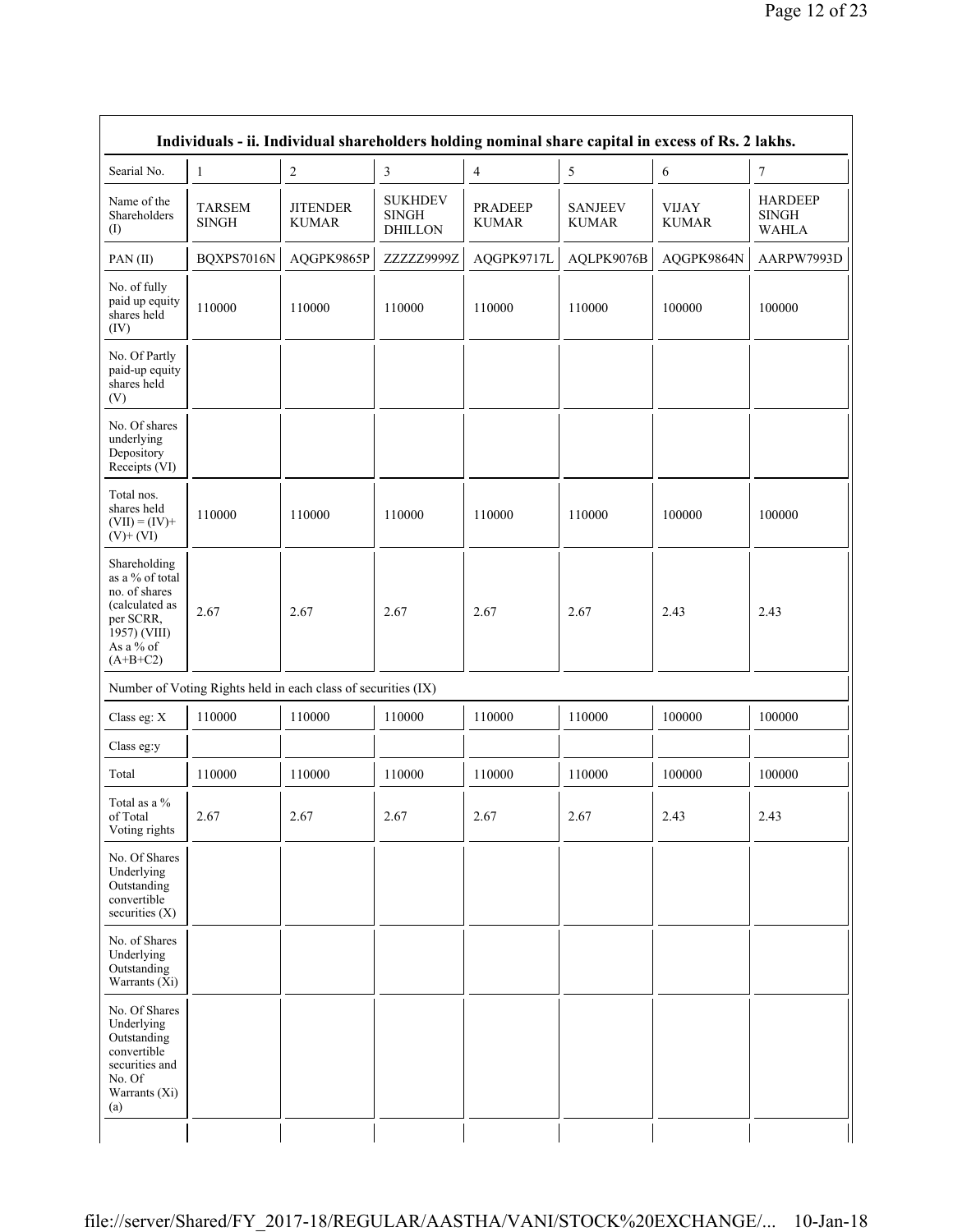| Shareholding,<br>as a %<br>assuming full<br>conversion of<br>convertible<br>securities (as a<br>percentage of<br>diluted share<br>capital) (XI)=<br>$(VII)+(X)$ As<br>$a\%$ of<br>$(A+B+C2)$ | 2.67                             | 2.67   | 2.67                          | 2.67         | 2.67         | 2.43   | 2.43   |
|----------------------------------------------------------------------------------------------------------------------------------------------------------------------------------------------|----------------------------------|--------|-------------------------------|--------------|--------------|--------|--------|
|                                                                                                                                                                                              | Number of Locked in shares (XII) |        |                               |              |              |        |        |
| No. $(a)$                                                                                                                                                                                    |                                  |        |                               |              |              |        |        |
| As a $%$ of<br>total Shares<br>held (b)                                                                                                                                                      |                                  |        |                               |              |              |        |        |
| Number of<br>equity shares<br>held in<br>dematerialized<br>form $(XIV)$                                                                                                                      | 110000                           | 110000 | $\mathbf{0}$                  | $\mathbf{0}$ | $\mathbf{0}$ | 100000 | 100000 |
|                                                                                                                                                                                              | Reason for not providing PAN     |        |                               |              |              |        |        |
| Reason for not<br>$\,$ providing<br>PAN                                                                                                                                                      |                                  |        | Textual<br>Information<br>(1) |              |              |        |        |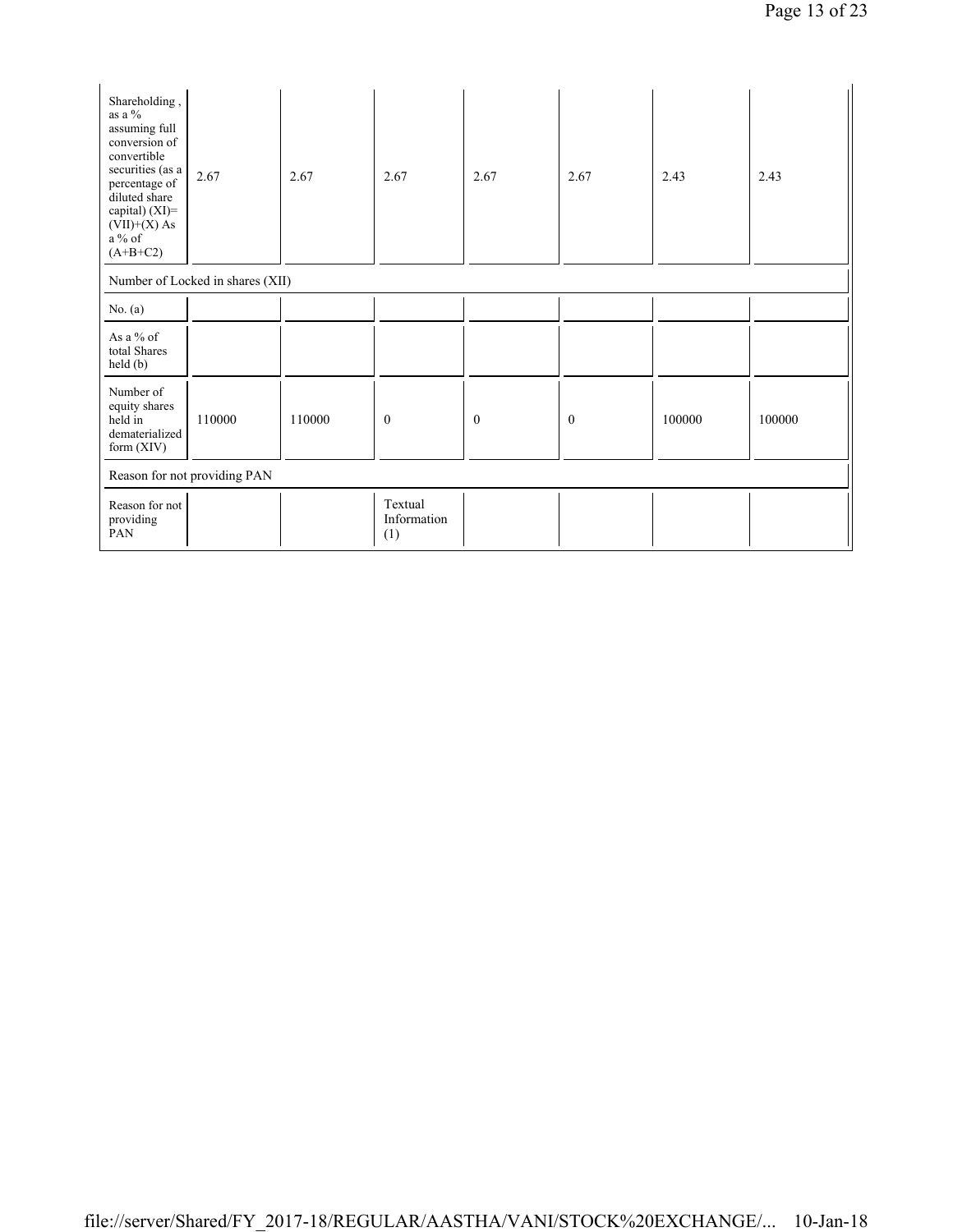|                                                                                                                            | Individuals - ii. Individual shareholders holding nominal share capital in excess of Rs. 2 lakhs. |                                                               |                                 |                               |                                |                                 |                                |  |  |
|----------------------------------------------------------------------------------------------------------------------------|---------------------------------------------------------------------------------------------------|---------------------------------------------------------------|---------------------------------|-------------------------------|--------------------------------|---------------------------------|--------------------------------|--|--|
| Searial No.                                                                                                                | 8                                                                                                 | 9                                                             | 10                              | 11                            | 12                             | 13                              | 14                             |  |  |
| Name of the<br>Shareholders<br>$($ I $)$                                                                                   | <b>SURJEET</b><br><b>SINGH</b>                                                                    | <b>BOHAR</b><br><b>SINGH</b>                                  | <b>BALJINDER</b><br><b>KAUR</b> | <b>HARMEET</b><br><b>GHAI</b> | <b>KAMALJIT</b><br><b>GHAI</b> | <b>SATWANTI</b><br><b>BAJAJ</b> | <b>HERIKA</b><br><b>NARANG</b> |  |  |
| PAN(II)                                                                                                                    | BEBPS1102R                                                                                        | BEMPS0144E                                                    | AQMPK8957G                      | AGOPG7932M                    | AGFPG1592E                     | AASPB4178Q                      | AHJPA5543N                     |  |  |
| No. of fully<br>paid up equity<br>shares held<br>(IV)                                                                      | 100000                                                                                            | 100000                                                        | 100000                          | 76800                         | 76800                          | 76800                           | 50000                          |  |  |
| No. Of Partly<br>paid-up equity<br>shares held (V)                                                                         |                                                                                                   |                                                               |                                 |                               |                                |                                 |                                |  |  |
| No. Of shares<br>underlying<br>Depository<br>Receipts (VI)                                                                 |                                                                                                   |                                                               |                                 |                               |                                |                                 |                                |  |  |
| Total nos.<br>shares held<br>$(VII) = (IV) +$<br>$(V)$ + $(VI)$                                                            | 100000                                                                                            | 100000                                                        | 100000                          | 76800                         | 76800                          | 76800                           | 50000                          |  |  |
| Shareholding<br>as a % of total<br>no. of shares<br>(calculated as<br>per SCRR,<br>1957) (VIII)<br>As a % of<br>$(A+B+C2)$ | 2.43                                                                                              | 2.43                                                          | 2.43                            | 1.86                          | 1.86                           | 1.86                            | 1.21                           |  |  |
|                                                                                                                            |                                                                                                   | Number of Voting Rights held in each class of securities (IX) |                                 |                               |                                |                                 |                                |  |  |
| Class eg: X                                                                                                                | 100000                                                                                            | 100000                                                        | 100000                          | 76800                         | 76800                          | 76800                           | 50000                          |  |  |
| Class eg:y                                                                                                                 |                                                                                                   |                                                               |                                 |                               |                                |                                 |                                |  |  |
| Total                                                                                                                      | 100000                                                                                            | 100000                                                        | 100000                          | 76800                         | 76800                          | 76800                           | 50000                          |  |  |
| Total as a % of<br><b>Total Voting</b><br>rights                                                                           | 2.43                                                                                              | 2.43                                                          | 2.43                            | 1.86                          | 1.86                           | 1.86                            | 1.21                           |  |  |
| No. Of Shares<br>Underlying<br>Outstanding<br>convertible<br>securities $(X)$                                              |                                                                                                   |                                                               |                                 |                               |                                |                                 |                                |  |  |
| No. of Shares<br>Underlying<br>Outstanding<br>Warrants $(X_i)$                                                             |                                                                                                   |                                                               |                                 |                               |                                |                                 |                                |  |  |
| No. Of Shares<br>Underlying<br>Outstanding<br>convertible<br>securities and<br>No. Of<br>Warrants (Xi)<br>(a)              |                                                                                                   |                                                               |                                 |                               |                                |                                 |                                |  |  |
| Shareholding,                                                                                                              |                                                                                                   |                                                               |                                 |                               |                                |                                 |                                |  |  |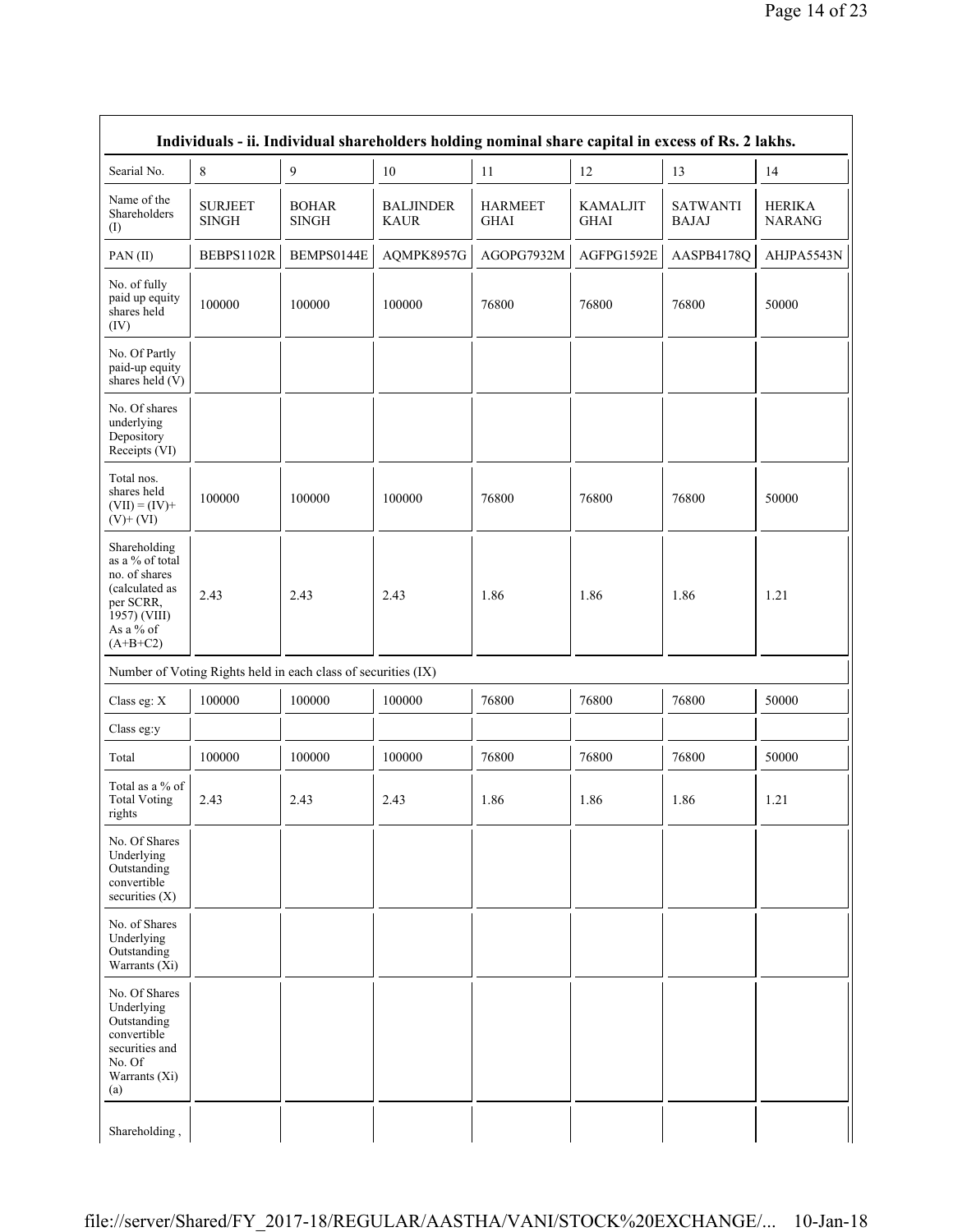| as a %<br>assuming full<br>conversion of<br>convertible<br>securities (as a<br>percentage of<br>diluted share<br>capital) (XI)=<br>$(VII)+(X)$ As a<br>$%$ of<br>$(A+B+C2)$ | 2.43                             | 2.43             | 2.43         | 1.86             | 1.86             | 1.86             | 1.21  |
|-----------------------------------------------------------------------------------------------------------------------------------------------------------------------------|----------------------------------|------------------|--------------|------------------|------------------|------------------|-------|
|                                                                                                                                                                             | Number of Locked in shares (XII) |                  |              |                  |                  |                  |       |
| No. $(a)$                                                                                                                                                                   |                                  |                  |              |                  |                  |                  |       |
| As a % of total<br>Shares held (b)                                                                                                                                          |                                  |                  |              |                  |                  |                  |       |
| Number of<br>equity shares<br>held in<br>dematerialized<br>form $(XIV)$                                                                                                     | $\mathbf{0}$                     | $\boldsymbol{0}$ | $\mathbf{0}$ | $\boldsymbol{0}$ | $\boldsymbol{0}$ | $\boldsymbol{0}$ | 50000 |
| Reason for not providing PAN                                                                                                                                                |                                  |                  |              |                  |                  |                  |       |
| Reason for not<br>providing PAN                                                                                                                                             |                                  |                  |              |                  |                  |                  |       |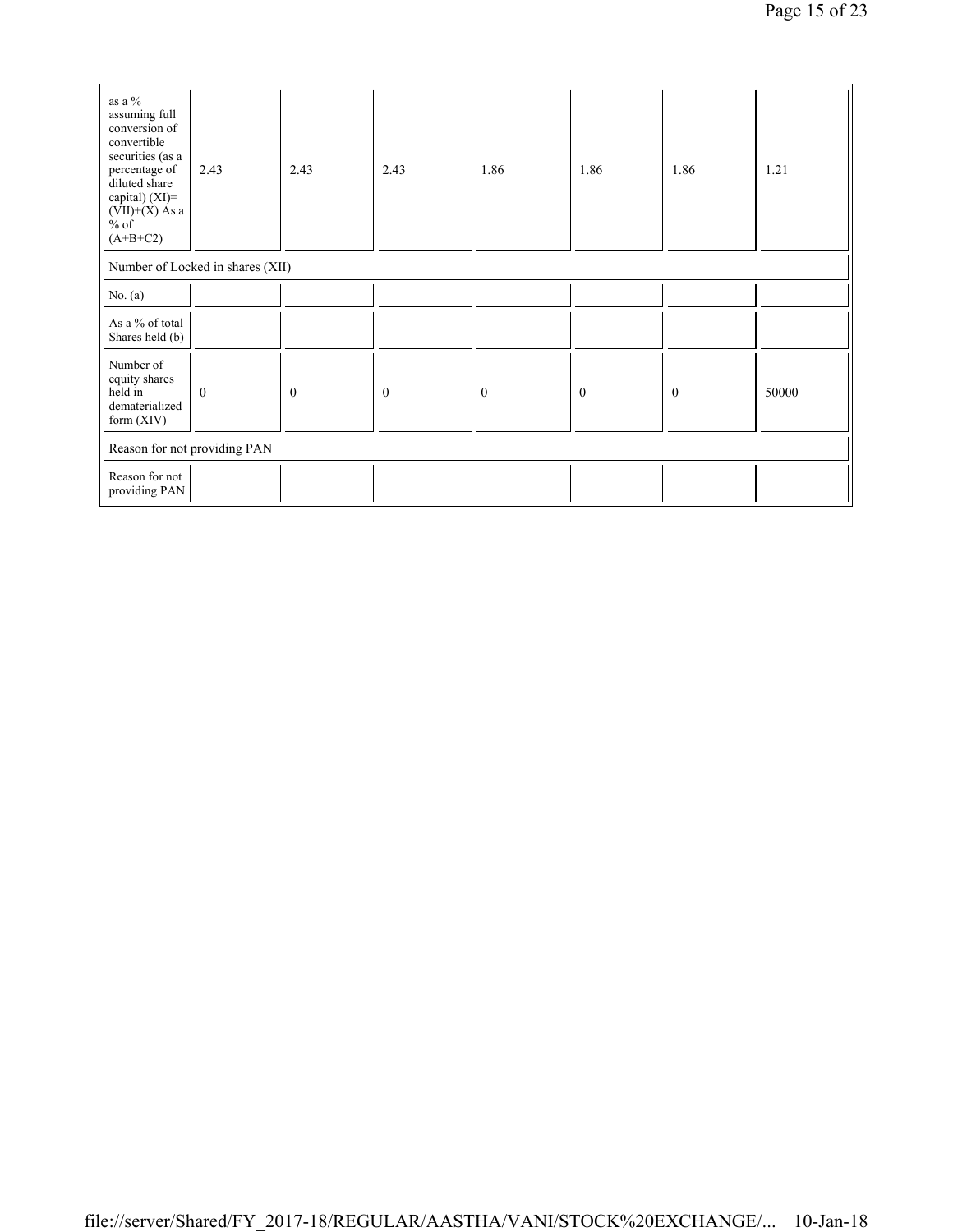|                                                                                                                            | Individuals - ii. Individual shareholders holding nominal share capital in excess of Rs. 2 lakhs. |                               |                               |                               |                                |                                 |                                                  |  |
|----------------------------------------------------------------------------------------------------------------------------|---------------------------------------------------------------------------------------------------|-------------------------------|-------------------------------|-------------------------------|--------------------------------|---------------------------------|--------------------------------------------------|--|
| Searial No.                                                                                                                | 15                                                                                                | 16                            | 17                            | 18                            | 19                             | 20                              | 21                                               |  |
| Name of the<br>Shareholders<br>$($ I                                                                                       | <b>GEETA</b><br><b>CHADHA</b>                                                                     | <b>MANAN</b><br><b>NARANG</b> | <b>MANSI</b><br><b>NARANG</b> | <b>RAJIV</b><br><b>CHADHA</b> | <b>NAVEEN</b><br><b>NARANG</b> | <b>SUMITRA</b><br><b>NARANG</b> | <b>SATISH</b><br><b>CHANDER</b><br><b>NARANG</b> |  |
| PAN(II)                                                                                                                    | AGGPC0379Q                                                                                        | ACJPN9853B                    | ABTPN4637N                    | AAFPC2849C                    | AADPN0344D                     | AADPN0343E                      | AAAPN0874H                                       |  |
| No. of fully<br>paid up equity<br>shares held<br>(IV)                                                                      | 50000                                                                                             | 50000                         | 50000                         | 50000                         | 50000                          | 50000                           | 50000                                            |  |
| No. Of Partly<br>paid-up equity<br>shares held<br>(V)                                                                      |                                                                                                   |                               |                               |                               |                                |                                 |                                                  |  |
| No. Of shares<br>underlying<br>Depository<br>Receipts (VI)                                                                 |                                                                                                   |                               |                               |                               |                                |                                 |                                                  |  |
| Total nos.<br>shares held<br>$(VII) = (IV) +$<br>$(V)$ + $(VI)$                                                            | 50000                                                                                             | 50000                         | 50000                         | 50000                         | 50000                          | 50000                           | 50000                                            |  |
| Shareholding<br>as a % of total<br>no. of shares<br>(calculated as<br>per SCRR,<br>1957) (VIII)<br>As a % of<br>$(A+B+C2)$ | 1.21                                                                                              | 1.21                          | 1.21                          | 1.21                          | 1.21                           | 1.21                            | 1.21                                             |  |
|                                                                                                                            | Number of Voting Rights held in each class of securities (IX)                                     |                               |                               |                               |                                |                                 |                                                  |  |
| Class eg: X                                                                                                                | 50000                                                                                             | 50000                         | 50000                         | 50000                         | 50000                          | 50000                           | 50000                                            |  |
| Class eg:y                                                                                                                 |                                                                                                   |                               |                               |                               |                                |                                 |                                                  |  |
| Total                                                                                                                      | 50000                                                                                             | 50000                         | 50000                         | 50000                         | 50000                          | 50000                           | 50000                                            |  |
| Total as a %<br>of Total<br>Voting rights                                                                                  | 1.21                                                                                              | 1.21                          | 1.21                          | 1.21                          | 1.21                           | 1.21                            | 1.21                                             |  |
| No. Of Shares<br>Underlying<br>Outstanding<br>convertible<br>securities (X)                                                |                                                                                                   |                               |                               |                               |                                |                                 |                                                  |  |
| No. of Shares<br>Underlying<br>Outstanding<br>Warrants $(X_i)$                                                             |                                                                                                   |                               |                               |                               |                                |                                 |                                                  |  |
| No. Of Shares<br>Underlying<br>Outstanding<br>convertible<br>securities and<br>No. Of<br>Warrants (Xi)<br>(a)              |                                                                                                   |                               |                               |                               |                                |                                 |                                                  |  |
|                                                                                                                            |                                                                                                   |                               |                               |                               |                                |                                 |                                                  |  |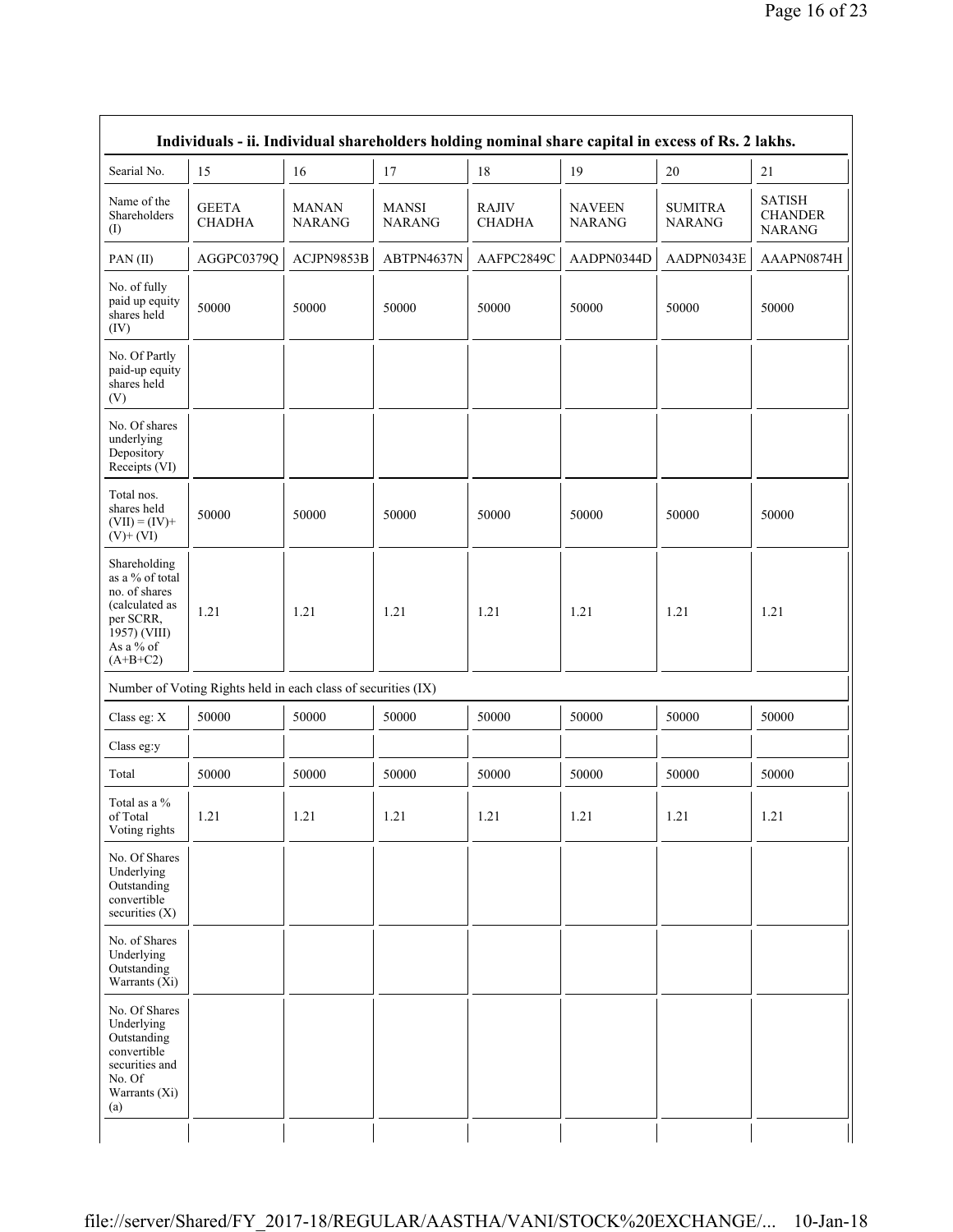| Shareholding,<br>as a %<br>assuming full<br>conversion of<br>convertible<br>securities (as a<br>percentage of<br>diluted share<br>capital) $(XI)=$<br>$(VII)+(X)$ As<br>a % of<br>$(A+B+C2)$ | 1.21                             | 1.21  | 1.21  | 1.21  | 1.21  | 1.21  | 1.21  |
|----------------------------------------------------------------------------------------------------------------------------------------------------------------------------------------------|----------------------------------|-------|-------|-------|-------|-------|-------|
|                                                                                                                                                                                              | Number of Locked in shares (XII) |       |       |       |       |       |       |
| No. $(a)$                                                                                                                                                                                    |                                  |       |       |       |       |       |       |
| As a $%$ of<br>total Shares<br>held(b)                                                                                                                                                       |                                  |       |       |       |       |       |       |
| Number of<br>equity shares<br>held in<br>dematerialized<br>form (XIV)                                                                                                                        | 50000                            | 50000 | 50000 | 50000 | 50000 | 50000 | 50000 |
|                                                                                                                                                                                              | Reason for not providing PAN     |       |       |       |       |       |       |
| Reason for not<br>providing<br>PAN                                                                                                                                                           |                                  |       |       |       |       |       |       |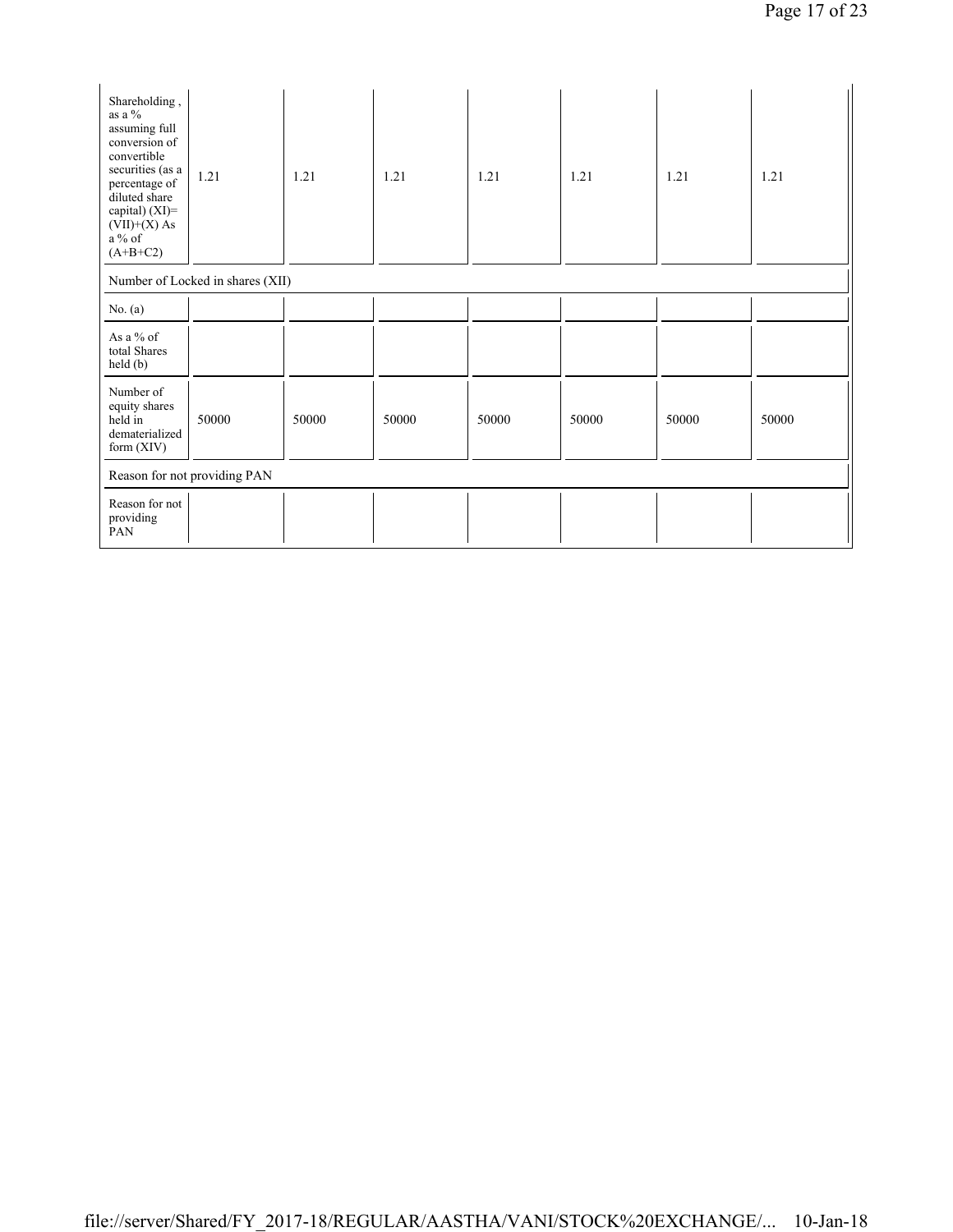| Individuals - ii. Individual shareholders holding nominal share capital in excess of Rs. 2 lakhs.                                                                          |                                                               |                      |                       |  |  |
|----------------------------------------------------------------------------------------------------------------------------------------------------------------------------|---------------------------------------------------------------|----------------------|-----------------------|--|--|
| Searial No.                                                                                                                                                                | 22                                                            | 23                   |                       |  |  |
| Name of the<br>Shareholders (I)                                                                                                                                            | <b>BHALINDER GHAI</b>                                         | ROMESH CHANDER BAJAJ | Click here to go back |  |  |
| PAN(II)                                                                                                                                                                    | AGVPG6895Q                                                    | AASPB4177B           | Total                 |  |  |
| No. of fully paid<br>up equity shares<br>held (IV)                                                                                                                         | 45250                                                         | 41150                | 1766800               |  |  |
| No. Of Partly paid-<br>up equity shares<br>held(V)                                                                                                                         |                                                               |                      |                       |  |  |
| No. Of shares<br>underlying<br>Depository<br>Receipts (VI)                                                                                                                 |                                                               |                      |                       |  |  |
| Total nos. shares<br>held $(VII) = (IV) +$<br>$(V)$ + $(VI)$                                                                                                               | 45250                                                         | 41150                | 1766800               |  |  |
| Shareholding as a<br>% of total no. of<br>shares (calculated<br>as per SCRR,<br>1957) (VIII) As a<br>% of $(A+B+C2)$                                                       | 1.1                                                           | 1                    | 42.89                 |  |  |
|                                                                                                                                                                            | Number of Voting Rights held in each class of securities (IX) |                      |                       |  |  |
| Class eg: X                                                                                                                                                                | 45250                                                         | 41150                | 1766800               |  |  |
| Class eg:y                                                                                                                                                                 |                                                               |                      |                       |  |  |
| Total                                                                                                                                                                      | 45250                                                         | 41150                | 1766800               |  |  |
| Total as a % of<br><b>Total Voting rights</b>                                                                                                                              | 1.1                                                           | 1                    | 42.89                 |  |  |
| No. Of Shares<br>Underlying<br>Outstanding<br>convertible<br>securities $(X)$                                                                                              |                                                               |                      |                       |  |  |
| No. of Shares<br>Underlying<br>Outstanding<br>Warrants $(X_i)$                                                                                                             |                                                               |                      |                       |  |  |
| No. Of Shares<br>Underlying<br>Outstanding<br>convertible<br>securities and No.<br>Of Warrants (Xi)<br>(a)                                                                 |                                                               |                      |                       |  |  |
| Shareholding, as a<br>% assuming full<br>conversion of<br>convertible<br>securities (as a<br>percentage of<br>diluted share<br>capital) $(XI) = (VII)$<br>$+(X)$ As a % of | 1.1                                                           | $\mathbf{1}$         | 42.89                 |  |  |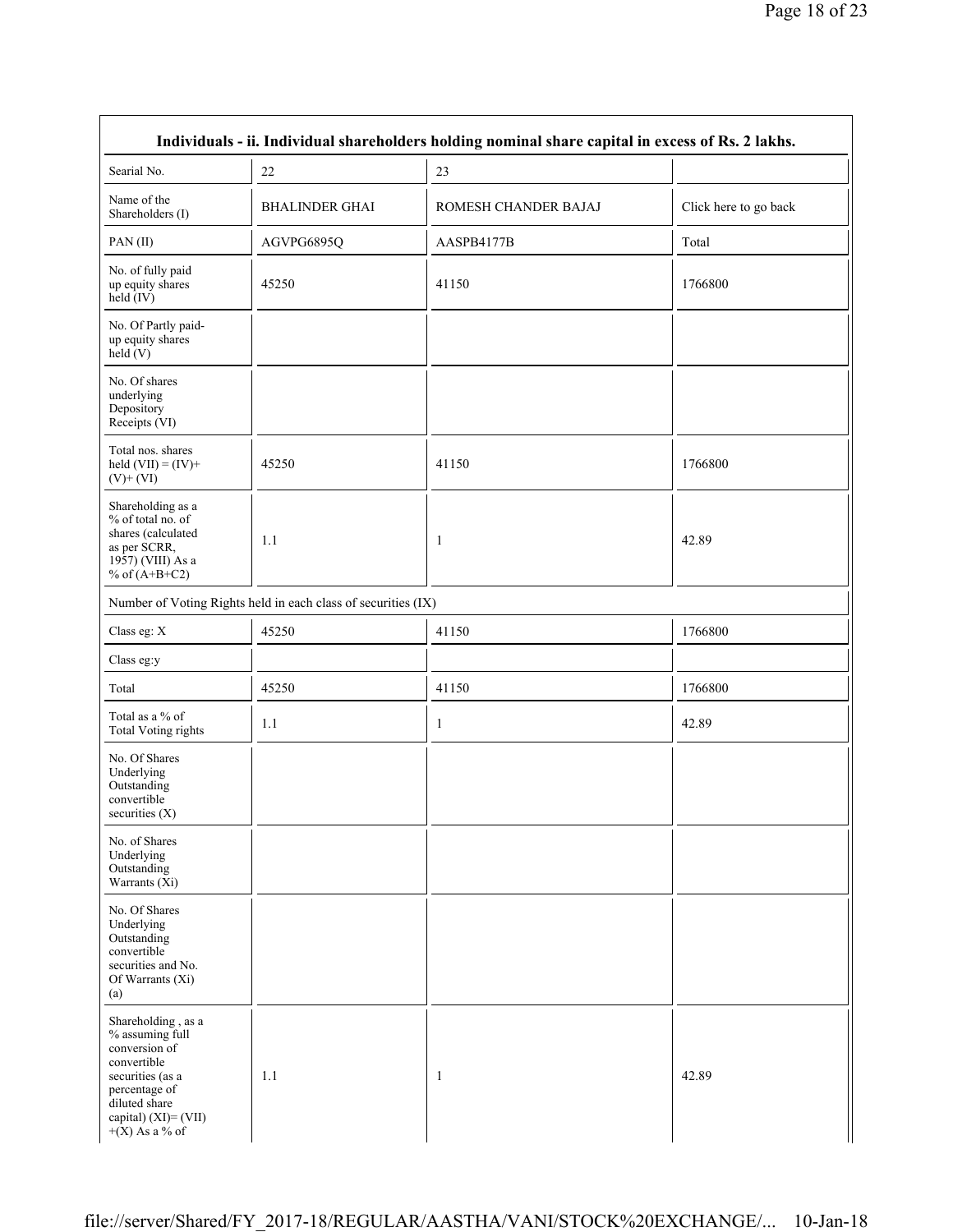| $(A+B+C2)$                                                           |              |              |        |  |  |  |
|----------------------------------------------------------------------|--------------|--------------|--------|--|--|--|
| Number of Locked in shares (XII)                                     |              |              |        |  |  |  |
| No. $(a)$                                                            |              |              |        |  |  |  |
| As a % of total<br>Shares held (b)                                   |              |              |        |  |  |  |
| Number of equity<br>shares held in<br>dematerialized<br>form $(XIV)$ | $\mathbf{0}$ | $\mathbf{0}$ | 820000 |  |  |  |
| Reason for not providing PAN                                         |              |              |        |  |  |  |
| Reason for not<br>providing PAN                                      |              |              |        |  |  |  |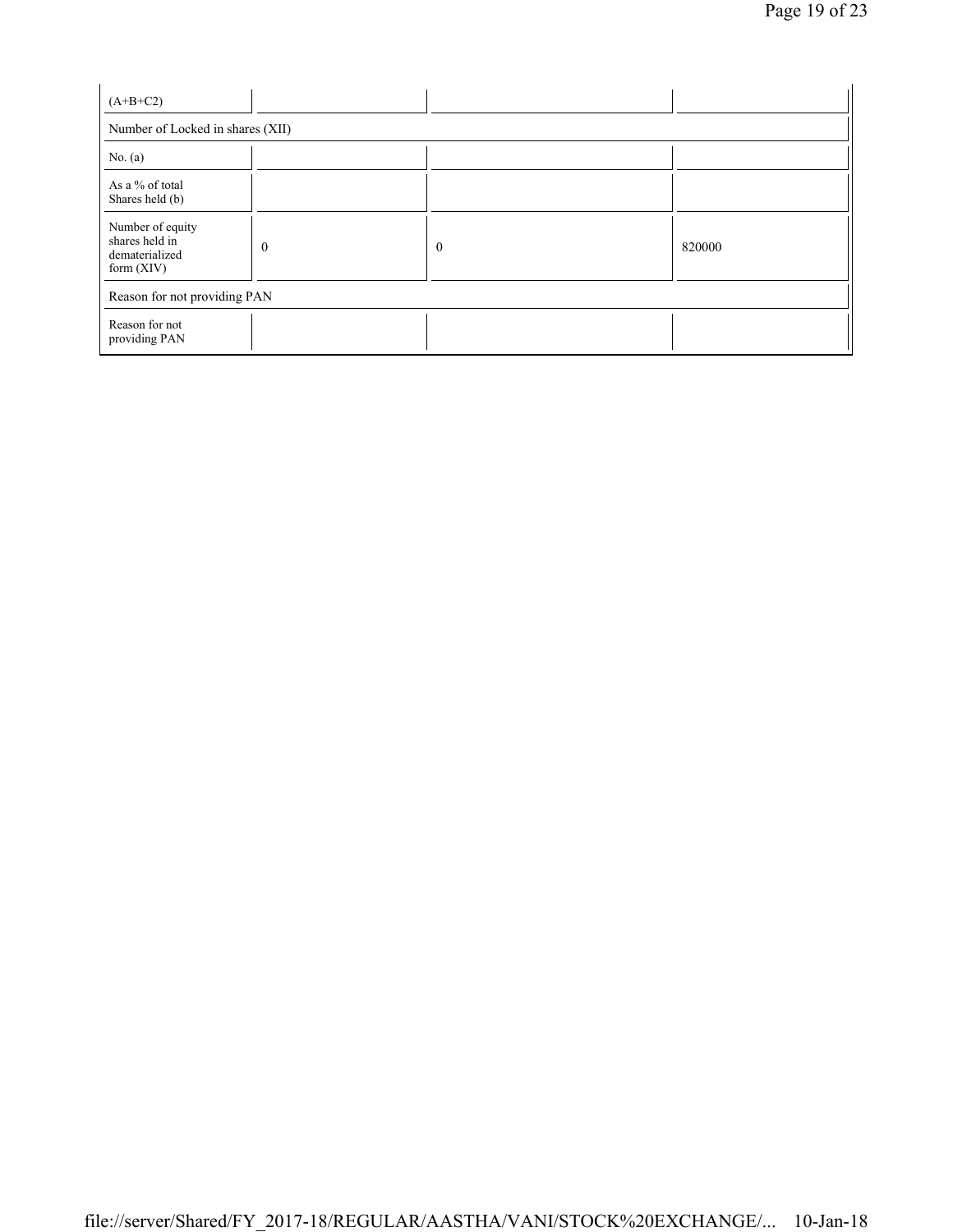| <b>Text Block</b>      |                                                                                                                                                  |  |  |  |  |  |
|------------------------|--------------------------------------------------------------------------------------------------------------------------------------------------|--|--|--|--|--|
| Textual Information(1) | The Company is continuously in corrsepondence with Mr. Sukhdev Singh Dhillon to furnish his PAN<br>but the same has not been provided till date. |  |  |  |  |  |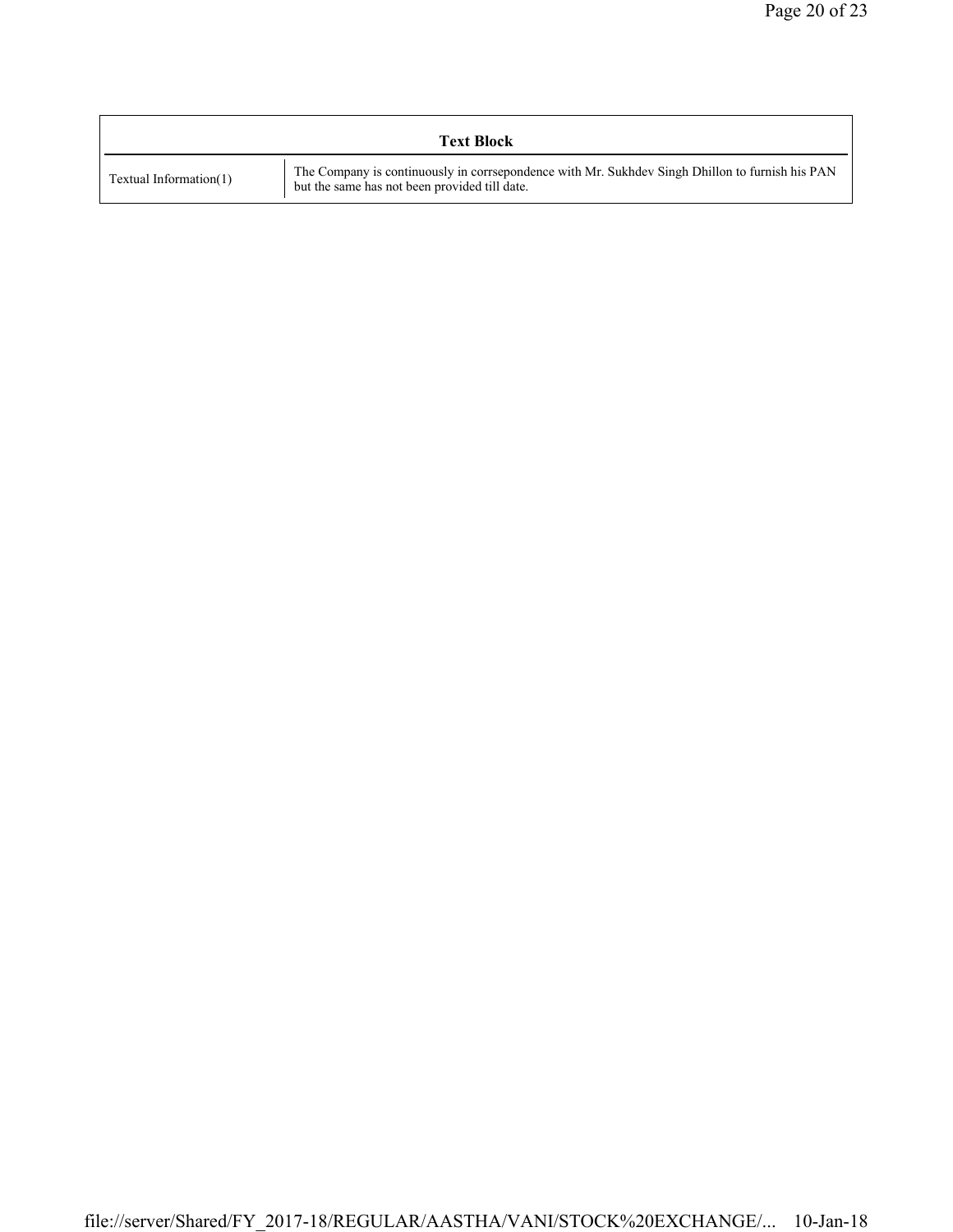| Any Other (specify)                                                                                                  |                                                               |                                           |                                           |                                              |                          |  |  |
|----------------------------------------------------------------------------------------------------------------------|---------------------------------------------------------------|-------------------------------------------|-------------------------------------------|----------------------------------------------|--------------------------|--|--|
| Searial No.                                                                                                          | 1                                                             | $\overline{2}$                            | 3                                         | 4                                            |                          |  |  |
| Category                                                                                                             | <b>Bodies Corporate</b>                                       | <b>HUF</b>                                | <b>HUF</b>                                | <b>HUF</b>                                   |                          |  |  |
| Category / More<br>than 1 percentage                                                                                 | More than 1 percentage<br>of shareholding                     | More than 1 percentage<br>of shareholding | More than 1 percentage<br>of shareholding | More than 1<br>percentage of<br>shareholding |                          |  |  |
| Name of the<br>Shareholders (I)                                                                                      | <b>NAU NIDH FINANCE</b><br><b>LIMITED</b>                     | <b>MANAN NARANG</b><br><b>HUF</b>         | <b>NAVEEN NARANG</b><br><b>HUF</b>        | <b>SATISH CHANDER</b><br><b>NARANG HUF</b>   | Click here<br>to go back |  |  |
| PAN(II)                                                                                                              | AABCN5075G                                                    | AAJHM5838B                                | AACHN4022M                                | AAAHS6461F                                   | Total                    |  |  |
| No. of the<br>Shareholders (I)                                                                                       | 1                                                             | 1                                         | 1                                         | 1                                            | $\mathbf{0}$             |  |  |
| No. of fully paid<br>up equity shares<br>held (IV)                                                                   | 1000000                                                       | 50000                                     | 50000                                     | 50000                                        | $\mathbf{0}$             |  |  |
| No. Of Partly paid-<br>up equity shares<br>held(V)                                                                   |                                                               |                                           |                                           |                                              |                          |  |  |
| No. Of shares<br>underlying<br>Depository<br>Receipts (VI)                                                           |                                                               |                                           |                                           |                                              |                          |  |  |
| Total nos. shares<br>held $(VII) = (IV) +$<br>$(V)$ + $(VI)$                                                         | 1000000                                                       | 50000                                     | 50000                                     | 50000                                        | $\mathbf{0}$             |  |  |
| Shareholding as a<br>% of total no. of<br>shares (calculated<br>as per SCRR,<br>1957) (VIII) As a<br>% of $(A+B+C2)$ | 24.27                                                         | 1.21                                      | 1.21                                      | 1.21                                         | $\theta$                 |  |  |
|                                                                                                                      | Number of Voting Rights held in each class of securities (IX) |                                           |                                           |                                              |                          |  |  |
| Class eg: X                                                                                                          | 1000000                                                       | 50000                                     | 50000                                     | 50000                                        | $\boldsymbol{0}$         |  |  |
| Class eg:y                                                                                                           |                                                               |                                           |                                           |                                              |                          |  |  |
| Total                                                                                                                | 1000000                                                       | 50000                                     | 50000                                     | 50000                                        | $\boldsymbol{0}$         |  |  |
| Total as a % of<br><b>Total Voting rights</b>                                                                        | 24.27                                                         | 1.21                                      | 1.21                                      | 1.21                                         | $\boldsymbol{0}$         |  |  |
| No. Of Shares<br>Underlying<br>Outstanding<br>convertible<br>securities $(X)$                                        |                                                               |                                           |                                           |                                              |                          |  |  |
| No. of Shares<br>Underlying<br>Outstanding<br>Warrants $(X_i)$                                                       |                                                               |                                           |                                           |                                              |                          |  |  |
| No. Of Shares<br>Underlying<br>Outstanding<br>convertible<br>securities and No.<br>Of Warrants (Xi)                  |                                                               |                                           |                                           |                                              |                          |  |  |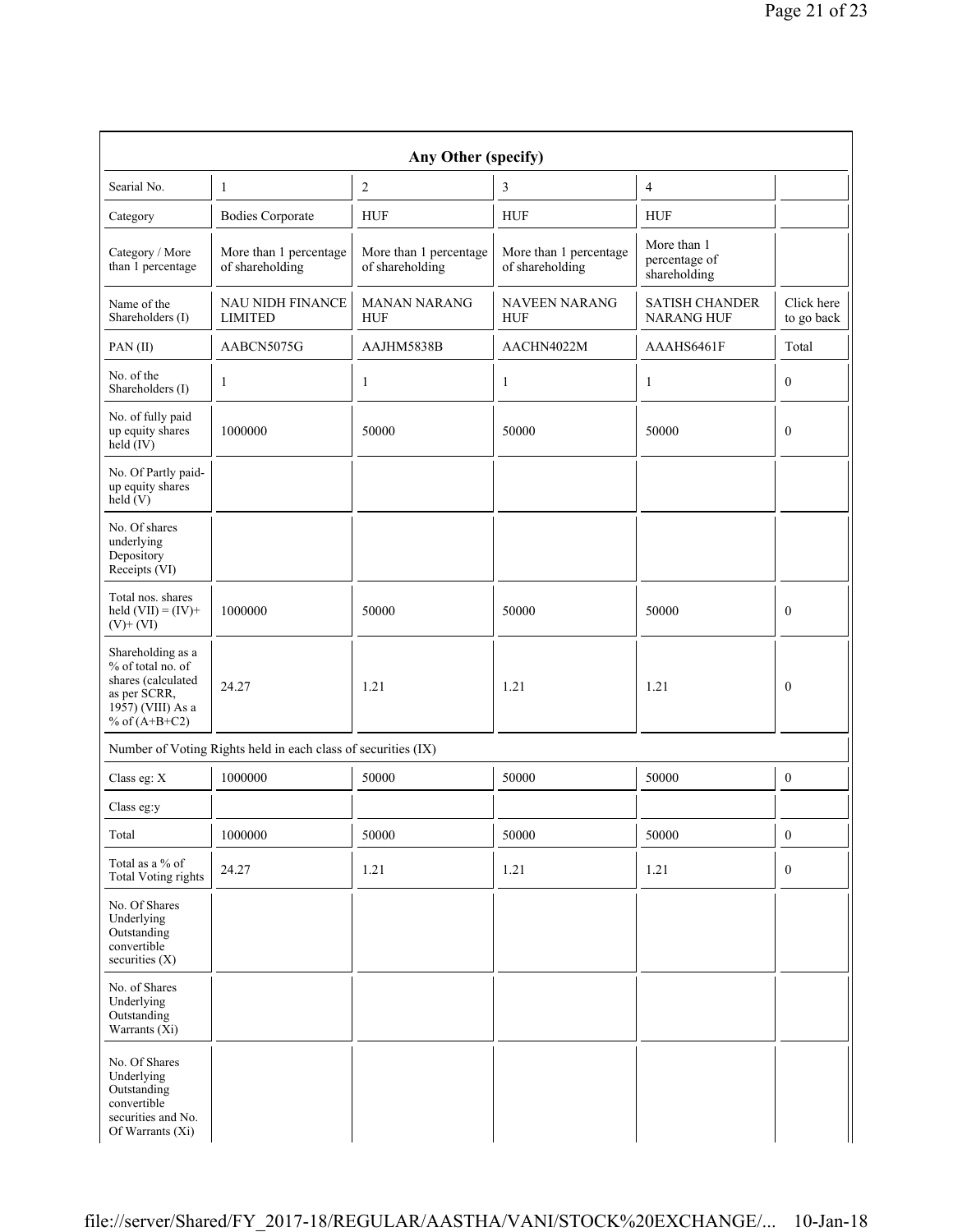| (a)                                                                                                                                                                                      |                                  |       |       |       |              |  |  |
|------------------------------------------------------------------------------------------------------------------------------------------------------------------------------------------|----------------------------------|-------|-------|-------|--------------|--|--|
| Shareholding, as a<br>% assuming full<br>conversion of<br>convertible<br>securities (as a<br>percentage of<br>diluted share<br>capital) $(XI) = (VII)$<br>$+(X)$ As a % of<br>$(A+B+C2)$ | 24.27                            | 1.21  | 1.21  | 1.21  | $\mathbf{0}$ |  |  |
|                                                                                                                                                                                          | Number of Locked in shares (XII) |       |       |       |              |  |  |
| No. $(a)$                                                                                                                                                                                |                                  |       |       |       |              |  |  |
| As a % of total<br>Shares held (b)                                                                                                                                                       |                                  |       |       |       |              |  |  |
| Number of equity<br>shares held in<br>dematerialized<br>form $(XIV)$                                                                                                                     | 1000000                          | 50000 | 50000 | 50000 | $\mathbf{0}$ |  |  |
| Reason for not providing PAN                                                                                                                                                             |                                  |       |       |       |              |  |  |
| Reason for not<br>providing PAN                                                                                                                                                          |                                  |       |       |       |              |  |  |